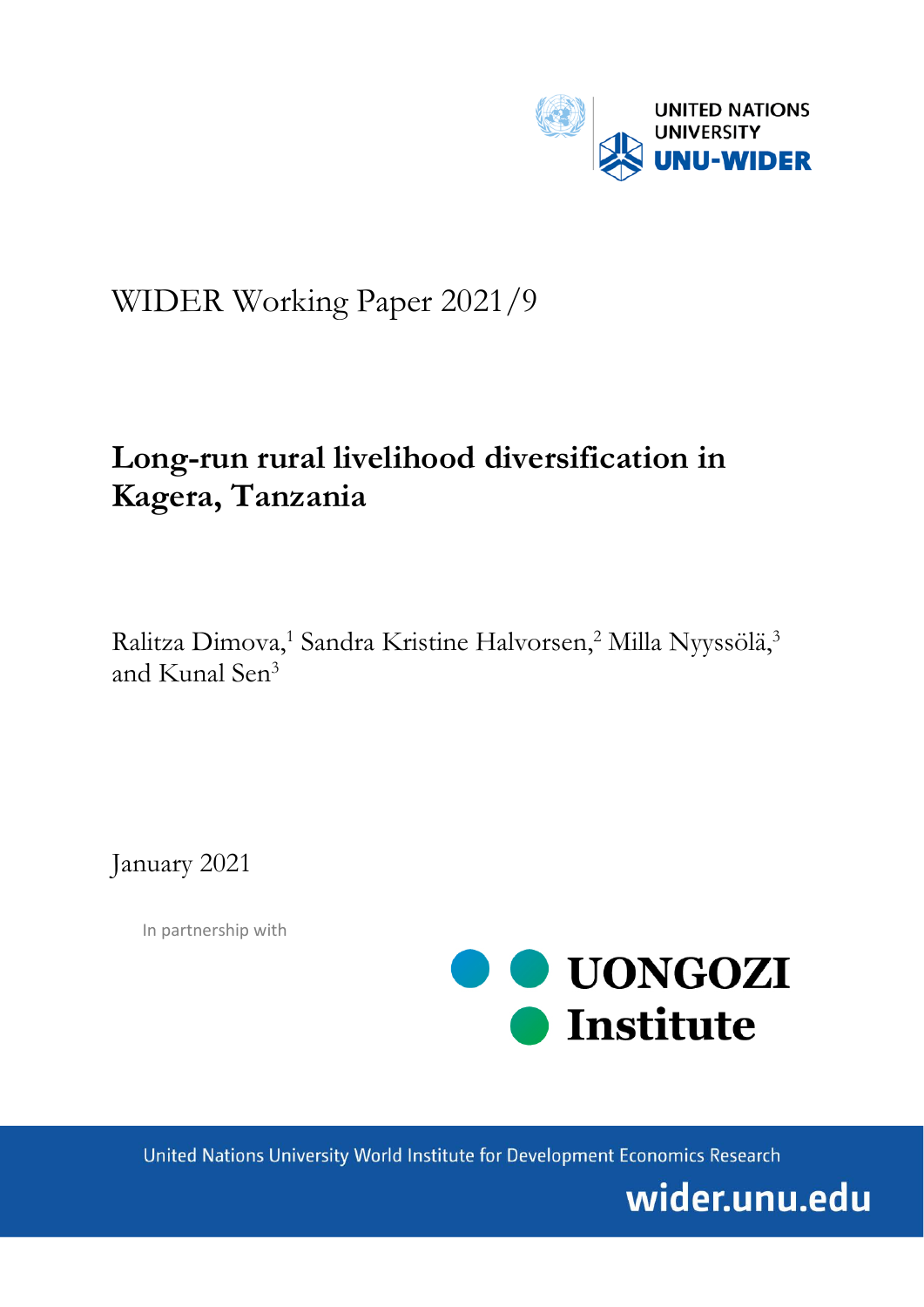This publication results from [Sustainable development solutions for Tanzania –](https://www.wider.unu.edu/project/sustainable-development-solutions-tanzania-strengthening-research-achieve-sdgs) strengthening [research to achieve SDGs,](https://www.wider.unu.edu/project/sustainable-development-solutions-tanzania-strengthening-research-achieve-sdgs) a collaborative project between the [UONGOZI](http://uongozi.or.tz/) Institute in Dar es Salaam, Tanzania, and [UNU-WIDER](https://www.wider.unu.edu/) in Helsinki, Finland, with a main research objective of informing the development and implementation of policies aiming for economic transformation and sustainable development in Tanzania and the East African region. With financial support provided by the Ministry for Foreign Affairs of Finland, the joint project was launched in 2018 with key research questions giving the partners a framework for collaboration and the research work to be undertaken. The project focuses on macroeconomic perspectives, domestic resource mobilization, extractives, industrialization, sustainable livelihoods, and gender as a cross-cutting issue. The project provides local stakeholders with a platform for research and policy discussions on Tanzania and bridges these discussions to the regional and international development debate.

# **About the UONGOZI Institute**

'Uongozi' means leadership in Kiswahili, and inspiring and strengthening leadership is the core purpose of our organization. The UONGOZI Institute is dedicated to supporting African leaders to attain sustainable development for their nations and for Africa. This is done through the provision of high-quality executive education (leadership competencies), facilitation of policy dialogues, action-oriented research, and technical assistance for public and private institutions.

UONGOZI Institute, Magogoni Street, Kivukoni, P.O. Box 105753, Dar es Salaam, Tanzania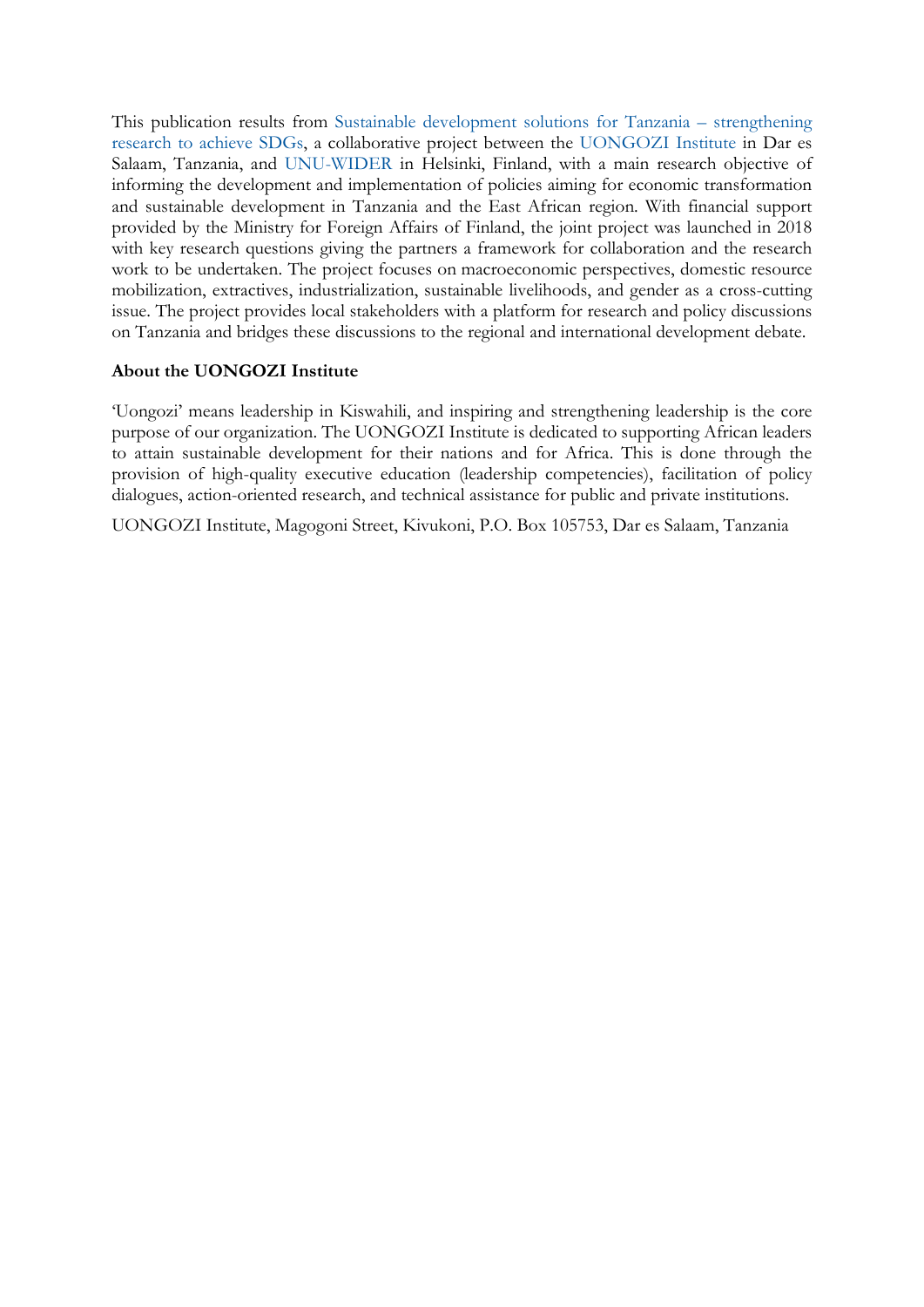**Abstract:** What drives livelihood diversification among predominantly rural households in developing countries and how can welfare-enhancing patterns be established and sustained in the long run? A large literature has focused on whether income diversification is a means of survival or a means of accumulation, but it remains inconclusive. We first examine the pattern of income diversification for a panel of households in Tanzania from the 1990s—the Kagera Health and Development Survey—with a focus on whether it is primarily driven by survivalist or accumulation motives. We then verify whether this pattern is sustained in the long run using the 2004 wave of the survey while also studying the role that infrastructural improvements and entry into new income generation activities play in the process. Our results support the accumulation hypothesis: richer households engage in more income diversification than poorer households. We also find that the greater diversification of better-off households that was observed in the 1990s persists in 2004. At the same time, households that were originally poorer are found to experience higher incomes by diversifying into off-farm self-employment activities. Factors that explain these improvements include access to a daily market and public transport.

**Key words:** accumulation hypothesis, income diversification, Tanzania

## **JEL classification:** D12, R20, O55

**Acknowledgements:** This a is a significantly modified version of Dimova and Sen (2010). The authors would like to thank Joseph Semboja, Oliver Morrissey, and an anonymous reviewer for valuable comments on earlier versions of this paper. The usual disclaimer applies.

Copyright © UNU-WIDER 2021

UNU-WIDER emplo[ys a fair use policy for rea](mailto:nyyssola@wider.unu.edu)[sonable reproduction of UNU-WIDER copyrighted content—such as the](https://www.wider.unu.edu/node/202701)  reproduction of a table or a figure, and/or text not exceeding 400 words—with due acknowledgement of the original source, [withou](https://www.wider.unu.edu/node/202701)t requiring explicit permission from the copyright holder.

Information and requests: publications@wider.unu.edu

ISSN 1798-7237 ISBN 978-92-9256-943-3

https://doi.org/10.35188/UNU-WIDER/2021/943-3

#### [Typescript prepared by](https://doi.org/10.35188/UNU-WIDER/2021/943-3) Joseph Laredo.

United Nations University World Institute for Development Economics Research provides economic analysis and policy advice with the aim of promoting sustainable and equitable development. The Institute began operations in 1985 in Helsinki, Finland, as the first research and training centre of the United Nations University. Today it is a unique blend of think tank, research institute, and UN agency—providing a range of services from policy advice to governments as well as freely available original research.

The Institute is funded through income from an endowment fund with additional contributions to its work programme from Finland, Sweden, and the United Kingdom as well as earmarked contributions for specific projects from a variety of donors.

Katajanokanlaituri 6 B, 00160 Helsinki, Finland

The views expressed in this paper are those of the author(s), and do not necessarily reflect the views of the Institute or the United Nations University, nor the programme/project donors.

<sup>&</sup>lt;sup>1</sup> Global Development Institute, University of Manchester, UK; <sup>2</sup> Chr. Michelsen Institute, Bergen, Norway; <sup>3</sup> UNU-WIDER; corresponding author: nyyssola@wider.unu.edu

This study has been prepared within the project Sustainable development solutions for Tanzania – strengthening research to achieve SDGs funded by the Ministry for Foreign Affairs of Finland.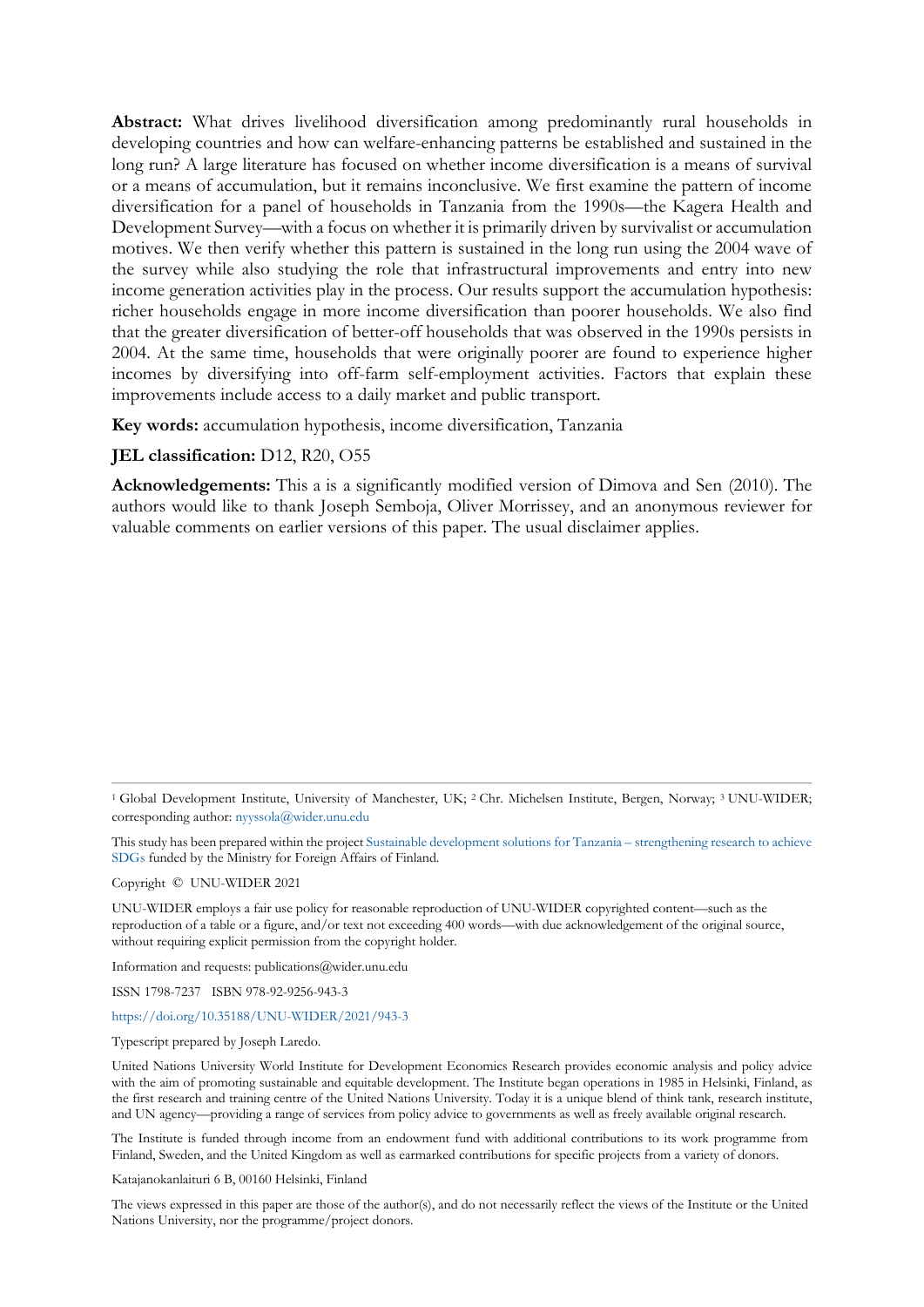## **1 Introduction**

One of the most established characteristics of a typical rural household in developing countries is that they obtain their incomes from many different sources (Banerjee and Duflo 2007; Davis et al. 2010; Reardon 1997). Household income diversification is the norm in rural societies, and specialization in a single activity is the exception. The literature has identified a variety of factors that explain income diversification such as risk reduction strategies, responses to household shocks, and asset accumulation strategies that originate from movement into non-farm activities and migration to cities (Barrett et al. 2001a; Ellis 1998, 2000a, 2000b). Household income diversification can be seen as a matter of necessity and survival, where diversification is born out of desperation and driven primarily by the household's poverty status (Ellis 1998), or 'as a matter of choice and opportunity, involving proactive household strategies for improving living standards' (Ellis 1998: 7). The aims of household income diversification driven by survival motives could be

risk reduction, response to diminishing factor returns in any given use, such as family labour supply in the presence of land constraints driven by population pressure and fragmented landholdings, reaction to crisis and liquidity constraints, high transaction costs that induce households to self-provision in several goods and services, etc. (Barrett et al. 2001a: 315–16).

Household income diversification due to accumulation strategies can involve the 'realization of strategic complementarities between activities such as crop–livestock integration' or 'local engines of growth such as commercial agriculture or proximity to an urban area (that) create opportunities for income diversification in productivity and expenditure-linkage activities' (Barrett et al. 2001a: 316).

We make two contributions to this discussion. First, by examining the pattern of income diversification revealed by the Kagera Health and Development Survey (KHDS), we address the question of whether the income diversification behaviour of a panel of predominantly agricultural<sup>[1](#page-3-0)</sup> households in the Kagera region of Tanzania during the 1991–94 period was characterized mainly by survival or by accumulation motives. One strong manifestation of the 'diversification for survival' view is that poor households diversify more than richer households, while the opposite is true under the 'diversification for accumulation' view.<sup>[2](#page-3-1)</sup> Whether household income diversification is a matter of necessity or choice is of considerable policy importance. If poor households diversify out of necessity, but moving into higher-return yet higher-risk livelihoods endangers their long-term survival, the policy priority should be to reduce the risk of opting for

<span id="page-3-0"></span><sup>&</sup>lt;sup>1</sup> The clusters are predominantly rural in a global context, even though some are classified as urban in the KHDS. Using agricultural income as a proxy for rural living, only 3 per cent of households in urban clusters in our sample do not have any agricultural income in the study period and 58 per cent have agricultural income as their main source of income.

<span id="page-3-1"></span><sup>&</sup>lt;sup>2</sup> An alternative way of understanding why households diversify incomes is to relate income diversification to push or pull factors. In theory, survival strategies are driven by push factors while accumulation strategies are driven by pull factors. In practice, however, the difference between push and pull factors on the one hand and survival and accumulation motives on the other is not clear-cut. Not all diversification among the poor is characterized by push factors; nor is all diversification among wealthier households motivated by pull factors. However, in general push factors do characterize the choices made by people who live in poverty or are vulnerable to poverty, while pull factors characterize the decisions of the better-off, as they live in less risky circumstances. In other words, a rich person could bear a risk of falling into poverty and could therefore use a push strategy, but its likelihood is considerably smaller than it is for a poor person.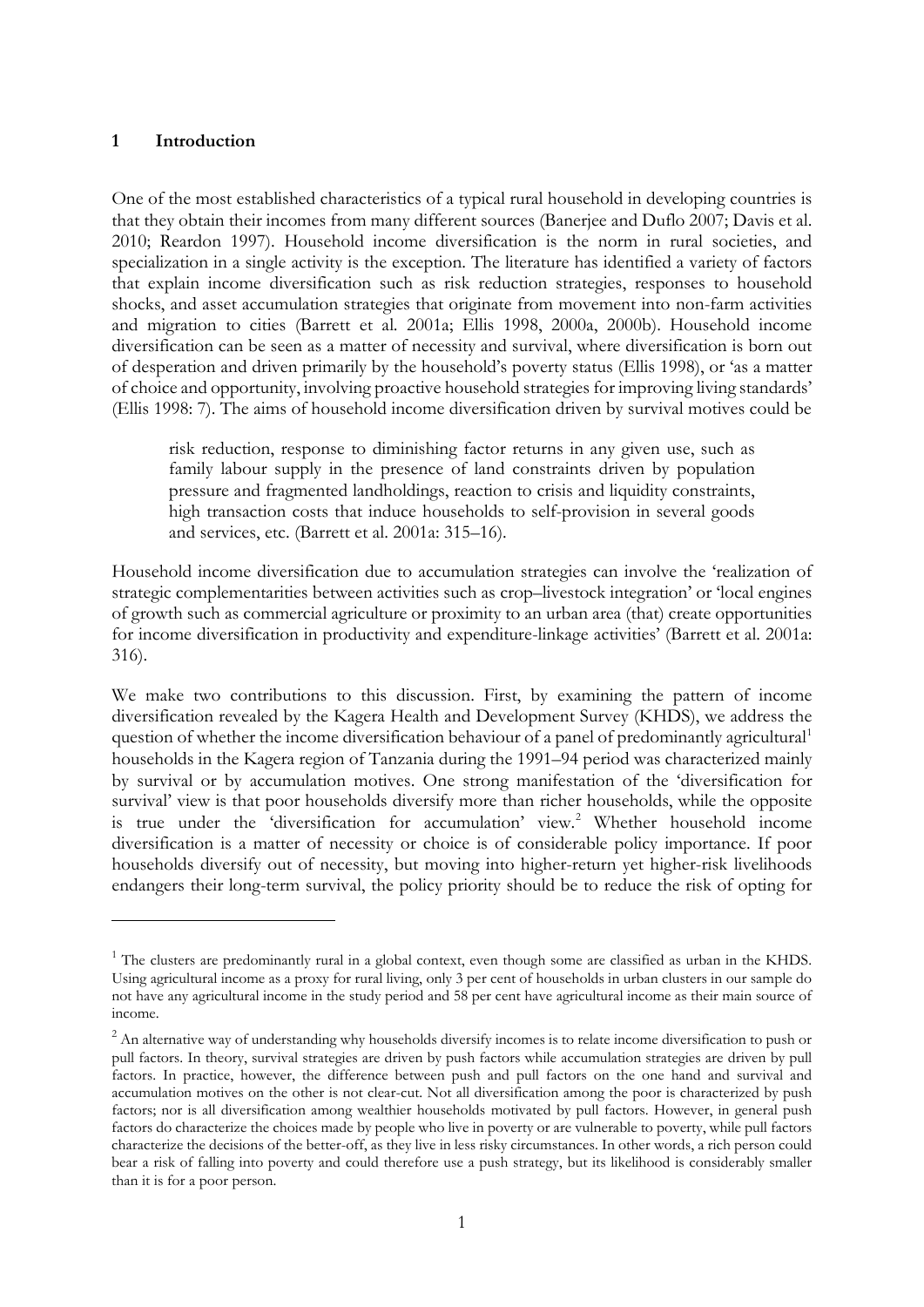high-return choices. Alternatively, if diversification is a route out of poverty that is mostly undertaken by wealthier households due to high entry costs, it would be more important from a policy point of view to emphasize public investments in infrastructure (e.g. public transport or electricity), along with the removal of impediments to access to finance and to engaging in highvalue agricultural activities by relatively poor households. Earlier literature has failed to provide an unambiguous answer to the 'diversification as survival' versus 'diversification as accumulation' puzzle (Djido and Shiferaw 2018; Ellis 2000b). Moreover, much of earlier literature focuses on diversification within agriculture, examining different crop mixes and so forth, whereas this paper also considers other sources of income. The methodological approach also deals with the endogeneity, as wealthier households tend to have more diversified sources of income (because diversification increases income and spreads risk). The evidence supports the diversification-asaccumulation hypothesis.

Second, we use the extension of the 1991–94 KHDS to 2004 not only to examine how livelihood diversification changed over this 10-year period, but also to discuss the motivations behind these changes and whether the changes turned out to be successful or not. Our main focus is on policyrelevant determinants of diversification, with special interest in how these differ across the different portions of the income distribution. While our results based on data from the 1990s give support to the accumulation hypothesis and inequality in diversification is found to persist in the long run (the rich continue to diversify more than the poor in 2004), there is evidence to suggest that the rural–urban divide in diversification has narrowed. We also find that improvements in public transport and daily markets are related to more diversification, especially among poorer households. Households that were situated in either the poorest or the richest percentile diversified more in 2004 than they did before. This trend was mainly driven by higher return opportunities in non-agricultural employment and non-agricultural self-employment.

The Kagera region in Tanzania is a particularly pertinent context for this analysis, as it tends to be seen as emblematic of a remote, landlocked African rural setting and Tanzania was for long among the poorest countries in the world (De Weerdt 2010; Litchfield and McGregor 2008).<sup>[3](#page-4-0)</sup> The 1990s were characterized by the apparent stagnancy of the rural Tanzanian economy due to slippages in macroeconomic policies and the absence of an enabling environment for households to pursue dynamic strategies of income diversification (Sen 2002). A new wave of reforms started to take place in the 2000s. Although diversification of incomes within rural settings and rural–urban migration can be seen as powerful mechanisms of poverty alleviation in Kagera, there is no unambiguous answer to the questions of whether the government needs to prioritize rural diversification and, if so, precisely how this should be done, or whether rural–urban migration should be a goal in itself (Beegle et al. 2011; De Weerdt 2010; Khan and Morrissey 2020). Access to credit and access to infrastructure are seen as promising routes out of poverty. Yet, there is evidence that granting access to certain types of infrastructure, for instance roads, could in some situations be problematic (see e.g. Dumas and Játiva 2020).

The rest of the paper is organized as follows. In the next section, we discuss how we measure income diversification and describe the conceptual basis of the two perspectives on the causes of diversification. Section 3 discusses the empirical strategy, the econometric methodology, and the data used in the empirical analysis. Section 4 presents patterns of income diversification evident in the data and other relevant descriptive statistics. Section 5 presents the results of the short- and

<span id="page-4-0"></span><sup>3</sup> <https://data.worldbank.org/?locations=XO-TZ> (accessed 25 September 2020).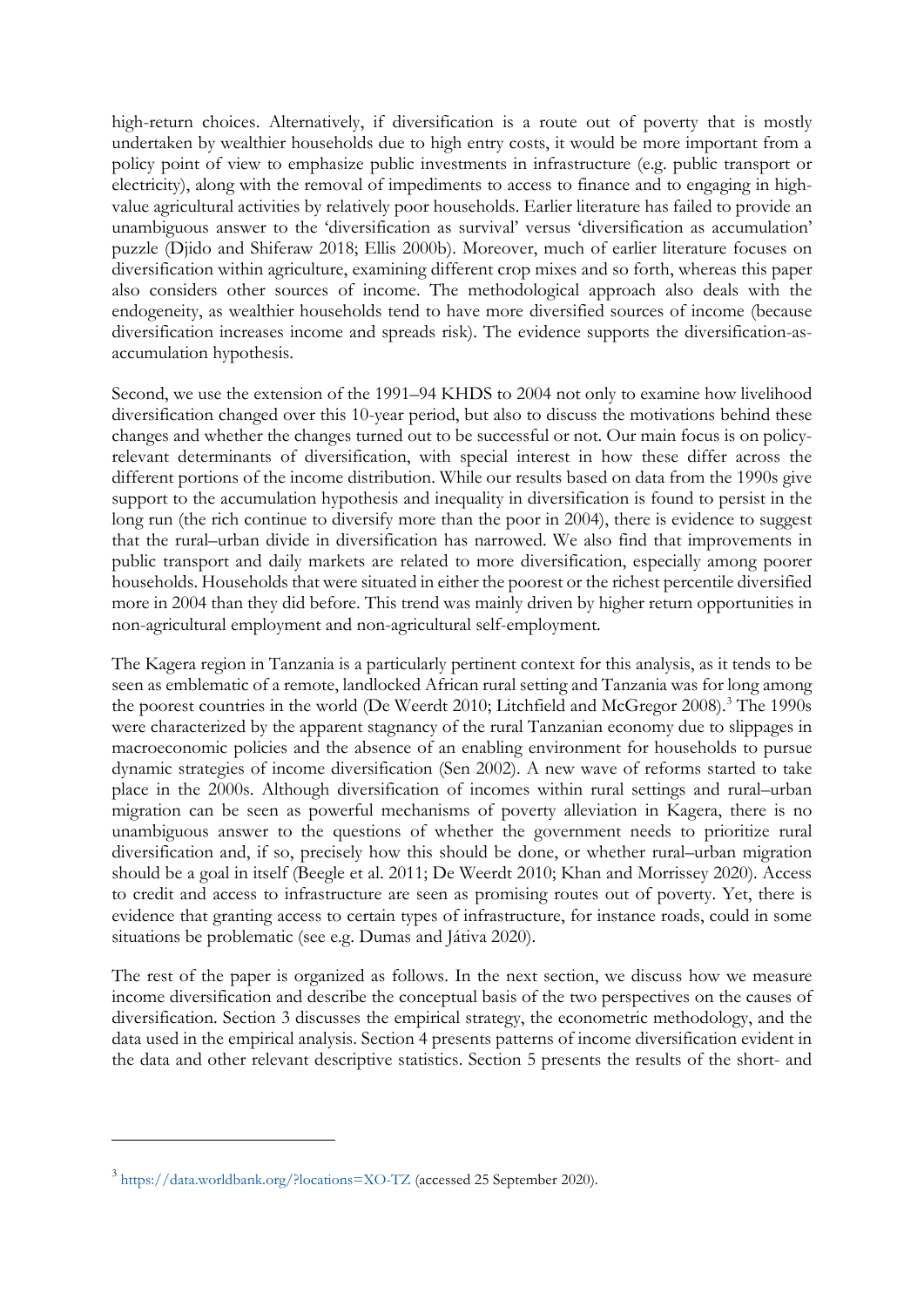long-term regression analyses and provides some further analyses that characterize the findings. Section 6 concludes.

# **2 Household income diversification: measures and determinants**

We begin this section by discussing the conceptual basis of the explanations on the causal origins of income diversification and summarize the findings of previous research on the determinants of household income diversification in the developing country context. We then describe our proposed measure of household income diversification, which we will use in the empirical analysis.

# **2.1 Why do households diversify?**

Perhaps the most important characteristic of household income in rural areas of poor developing countries is its extreme variability. Weather variation; the incidence of disease, pest infestations, and fire; and random shifts in international crop prices can cause farm incomes to fluctuate unpredictably. In the face of large shocks to their income, there are three ways in which poor rural households may attempt to smooth out their consumption. The first of these is the pooling of risk, by which households within a village, kinship group, or social network share each other's risk through institutional arrangements that lead to the most efficient allocation of risk. If such arrangements work well and if shocks or adverse events are idiosyncratic, then any particular household's consumption will track the aggregate consumption of the village, kinship group, or social network and will not be affected by the individual household's income. In this case, there will be little incentive for the household to diversify risks by diversifying the sources of its income. While several empirical studies have documented the existence of risk-pooling mechanisms at the village level (such as Platteau and Abraham 1987 and Townsend 1994 for southern India, and Udry 1994 for northern Nigeria), these studies also show that full risk-pooling is rarely observed, particularly among poorer households. One of the reasons underlying lower levels of risk-pooling is distance. Attanasio and Krutikova (2020) show that the family network acts better as a riskpooling mechanism if the households in the network maintain close social interactions or are geographically near each other. Thus, informal insurance mechanisms that exist among members of the village, kinship group, or social network will not enable all households to insulate consumption from income fluctuations. This is particularly true if fluctuations in household income are due more to aggregate village-level factors than to household-specific factors (Dimova et al. 2015).

A second way in which rural households may attempt to insulate consumption from large and unpredictable movements in their incomes is by smoothing consumption over time using savings and credit transactions. Households will save in the face of positive shocks to their income, which are expected to be transitory, and dis-save (borrow) in the face of negative shocks to income. By doing so, they will attempt to keep consumption unchanged. While there is a good deal of evidence that households engage in a substantial degree of intertemporal consumption-smoothing using savings and credit transactions (Besley 1995; Deaton 1992), there are strong reasons to believe that rural households in developing countries do not have access to credit markets that might enable them to insulate consumption completely from income shocks. If credit markets are not perfect, some rural households will be constrained in their ability to borrow when faced with a large transitory fall in their incomes, leaving these households unable to cope with income variability.

Both risk-pooling and the use of savings and credit institutions may be seen as ex post means of smoothing consumption. However, if these ex post mechanisms fail (or, more importantly, if households anticipate that these mechanisms will fail), then the preferred strategy for the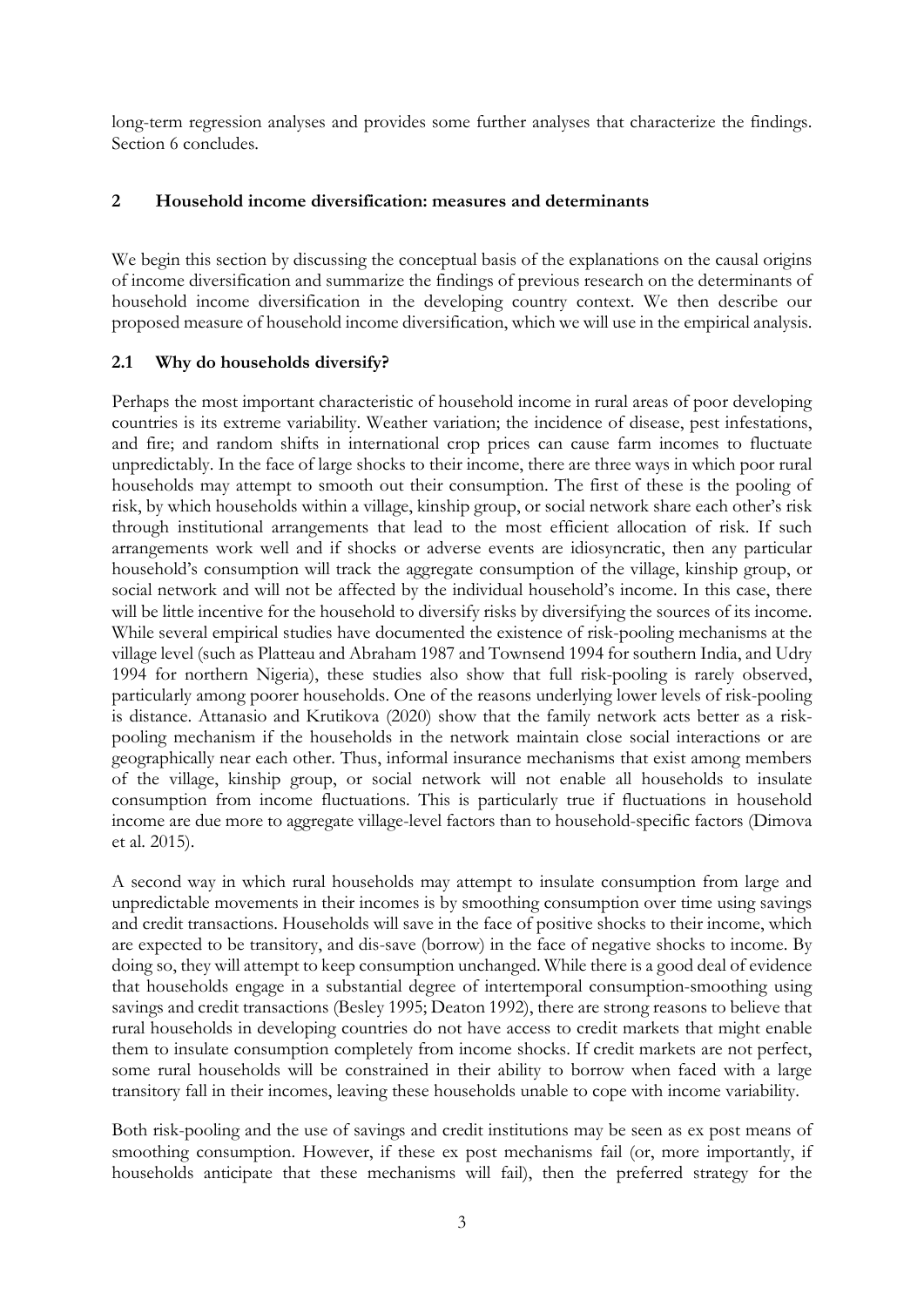household is to smooth consumption ex ante by reducing income fluctuations (Morduch 1995). While households may smooth income by favouring variability-reducing inputs and production techniques and shifting production into more conservative but less profitable modes (Binswanger and Rozenzweig 1993), perhaps the most common method of income-smoothing is to diversify the sources of their income. Thus, income diversification may be seen as a risk-averse household's strategy to minimize the variance of their income by achieving an income portfolio with low covariate risk among its components (Alderman and Paxson 1992; Ellis 2000a; Reardon 1992, 1997; Reardon et al. 1992). Since poorer households tend to be more risk-averse (given the widely held belief that risk aversion tends to decrease with income and wealth), have fewer assets that can be sold to smooth consumption, and have less access to credit facilities or formal and informal insurance mechanisms, they will be more likely to diversify ex ante as a coping response to shocks (Barrett et al. 2001a; Dercon 2002). This theoretical implication of the incomplete markets approach to rural household behaviour underpins the diversification-as-survival perspective in the literature on household income diversification. Under this approach, income diversification is mostly undertaken by poor households as a mechanism to smooth consumption in the face of high-income volatility—and out of sheer desperation.

Several studies find evidence to support the hypothesis that diversification is driven by income variability linked to survival concerns. Using four years of household data from Burkina Faso, Reardon et al. (1992) find that harvest shortfalls and terms of trade movements drive diversification of income sources out of crops. Using household data for rural districts in Nepal, Menon (2009) finds that when the head of the household is in agriculture, other members of the household are less likely to choose agriculture in districts where rainfall is more uncertain. A similar finding is obtained for Mexico by Eakin (2005). Anderson and Deshingkar (2005), using data from six villages in Andhra Pradesh, India, find that households with lower asset holdings have more diversified income portfolios (though they also find greater diversification among households with asset holdings over a certain level, implying that there is a U-shaped relationship between asset holdings and diversification). Khan and Morrissey (2020) find that in Tanzania women in poorer rural households are more likely to enter non-agricultural self-employment, suggesting that among this income group these activities are tolerated out of necessity.

An alternative explanation of household income diversification assumes economies of scope in production, along with entry barriers to high-return economic activities. Economies of scope exist when the same inputs generate greater per unit profits when spread across multiple outputs than when dedicated to any one output (Barrett et al. 2001a). Unlike the presence of economies of scale, which tend to favour specialization in one activity, economies of scope tend to favour diversification as a means of profit maximization. While most empirical studies on Africa or Asia find little evidence of economies of scale beyond a very small farm size, it is likely that diversification across different types of crop (cash crops versus food crops, for example) or across different types of activity (farming in combination with livestock rearing or remittances derived from the migration of some members of the household to cities, for example) leads to significant income enhancement for the household (Barrett et al. 2001a). However, entry into many activities both within and outside agriculture needs initial capital or access to land. Both agricultural and non-agricultural thresholds are evident in most rural economies, where richer households are able to make investment outlays to meet fixed costs in the purchase of cattle and agricultural implements, the setting-up of a non-farm enterprise, or the education of their children for the skilled labour market, while poorer households are unable to do so (Barrett and Swallow 2005). Diversification in this case would be mostly driven by accumulation motives and be mostly confined to richer households. There is strong evidence that income diversification has acted as a means of accumulation in Sub-Saharan Africa, with households with larger holdings of land or access to capital more able to move into high-return activities such as livestock rearing or non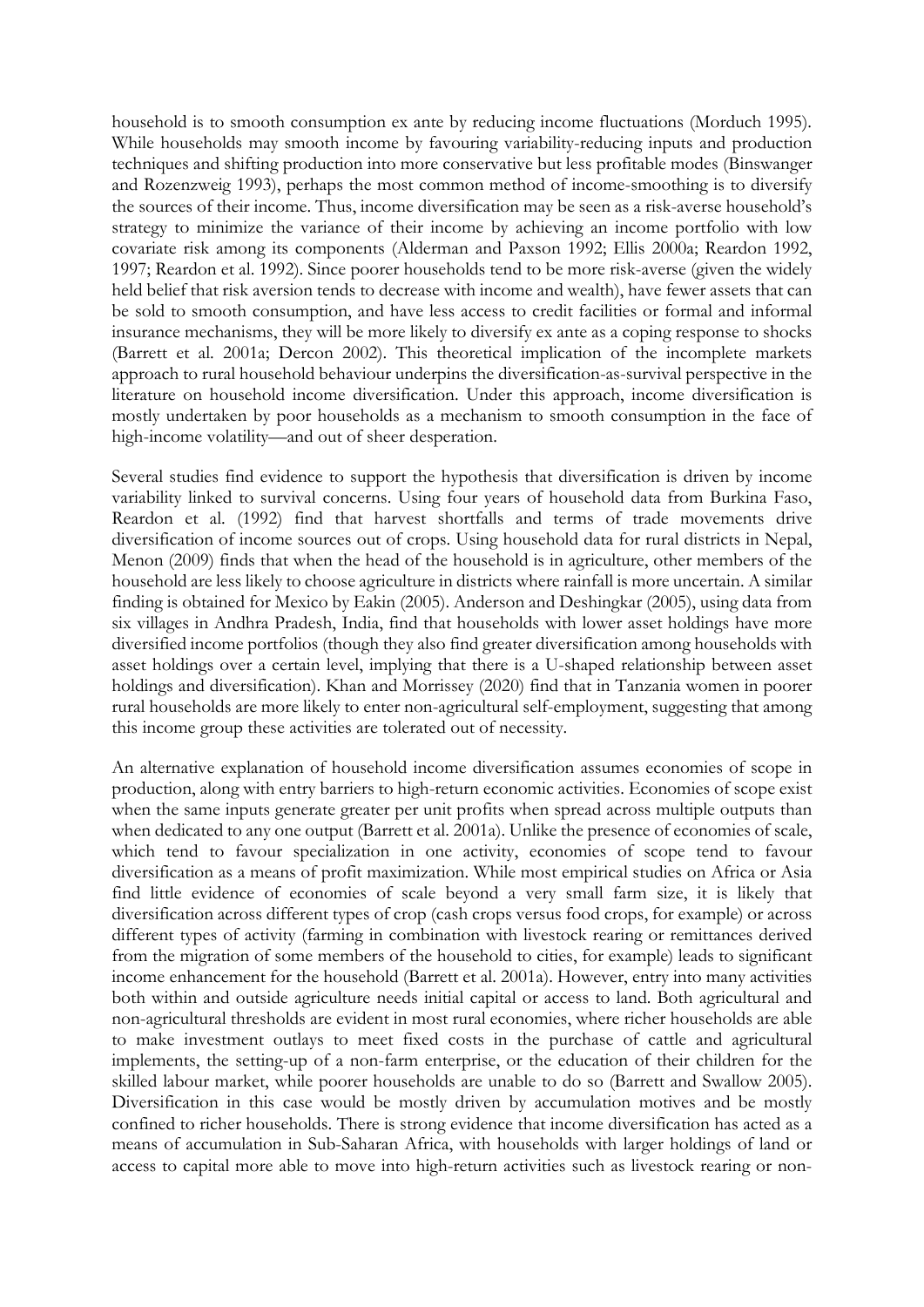farm employment (Abdulai and CroleRees 2001; Barrett et al. 2001b; Block and Webb 2001; Dercon 1998; De Weerdt 2010).

It is clear from the discussion above that with regard to the causal origins of income diversification, there are strong theoretical arguments for both the diversification-as-survival and the diversification-as-accumulation hypotheses. However, the empirical findings of previous studies remain inconclusive. Additionally, the robustness of the findings of earlier empirical research has been hindered by a lack of adequate attention to problems such as omitted variable bias due to households' attitudes to risk, and reverse causality from diversification either to income or to wealth status of the household. In the next section, we set out our empirical strategy, and show how we test for the necessity versus choice explanations for household income diversification, and we elaborate on how we attempt to address the limitations in the previous literature on household income diversification.

# **2.2 Measuring household income diversification**

A diversified household is generally seen as a household that moves away from only growing crops (that is, being pure cultivators) into non-farm labour such as rearing livestock or into off-farm activities through migration of some members of the household to cities. A variation of this approach makes an additional distinction between crops grown for pure subsistence and commercial (both traditional and high-value) crops. In these studies, diversification is measured using discrete indicator variables for different types of income portfolio that may exist among households (e.g. an income portfolio with no diversification—pure cultivators—will get a value of 1, a mixed income portfolio with both cultivation and livestock rearing will get a value of 2, a mixed income portfolio of both farming and non-farming income will get a value of 3, and so on).<sup>[4](#page-7-0)</sup> Other studies measure income diversification as the proportion of income derived from non-farm sources (Davis et al. 2010; Reardon et al. 1992). While the move from farm activities to non-farm activities would be clearly beneficial to the household in most contexts, measuring diversification only as a transition to more rewarding sources of income or a move away from subsistence agriculture is problematic. First, it becomes a tautological matter that diversification is associated with accumulation if the former is measured as a movement from less productive to more productive sources of income. Second, it is not obvious why a household that derives, say, most of its income from one source should be seen as being more diversified than another household that derives equal shares of income from different sources. For this reason, the use of indicator variables to denote the degree of diversification in different income portfolios is problematic: the construction of such indicator variables is sensitive to the assumptions made about the precise thresholds of income shares used to assign different households to different income portfolio categories.

Two measures of income diversification have been popularly used in literature: the Herfindahl-Simpson (HS) index<sup>[5](#page-7-1)</sup> and the Shannon-Weiner index. Despite the differences in their emphasis, they both measure the richness of used income sources and consider the evenness in their distribution (Barrett and Reardon 2000; Johny et al. 2017; Joshi et al. 2004). In this paper we choose to employ the normalized HS index, as it emphasizes evenness and dominance of a certain strategy rather than rare events or the variety of the strategies available, as in Shannon-Weiner index. The HS index also does not necessitate the arbitrary assignment of households to different income

<span id="page-7-0"></span><sup>4</sup> For example, Abulai and CroleRees (2001) and Dercon and Krishnan (1996).

<span id="page-7-1"></span><sup>&</sup>lt;sup>5</sup> The HS index is also known as the transformed Herfindahl index, Gini-Simpson index, Gibbs-Martin index, Berry index, Simpson index, and Blau index.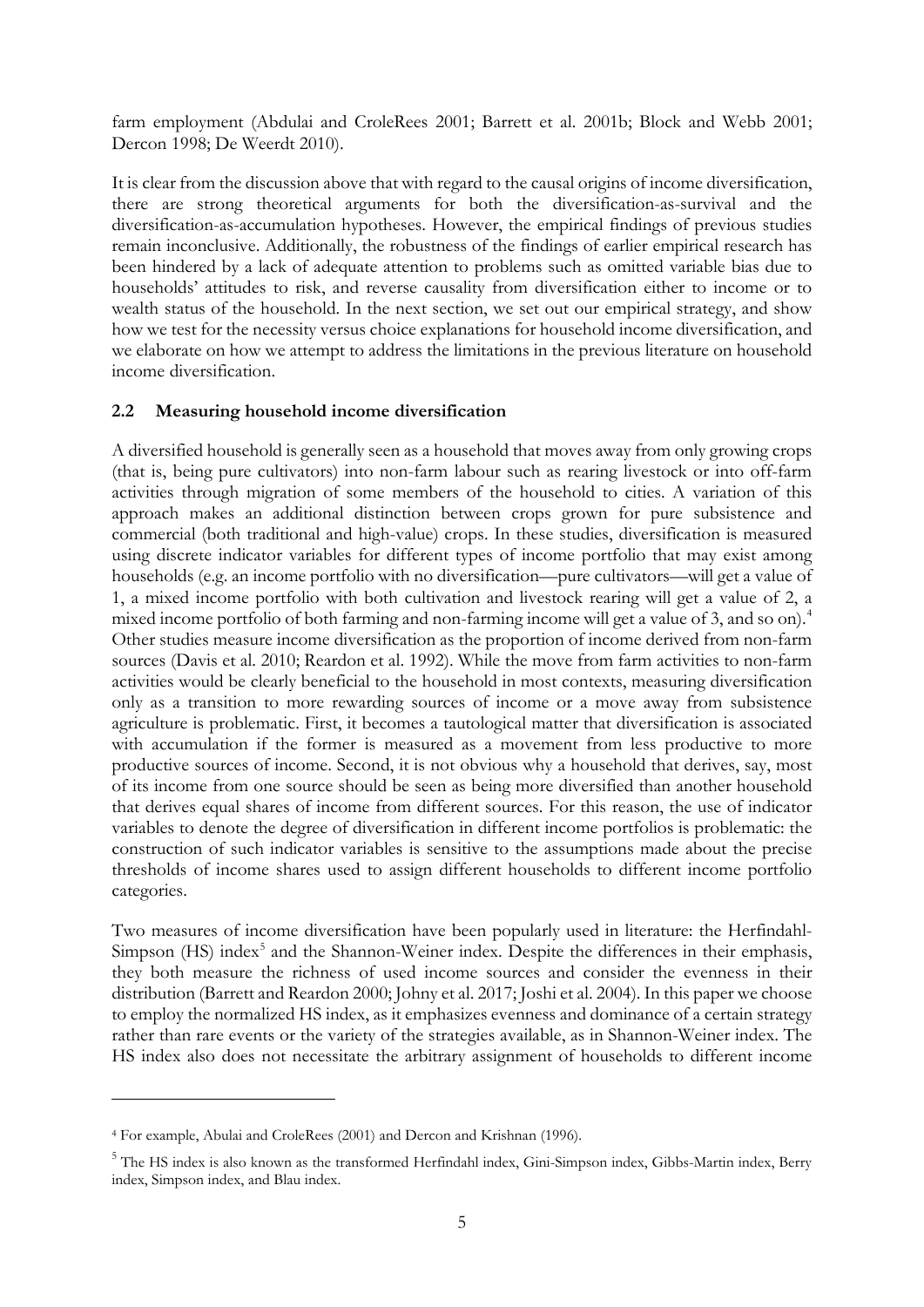diversification categories (Ellis 2000b).<sup>[6](#page-8-0)</sup> An advantage of the HS measure is that it makes no assumption that a higher degree of diversification is necessarily related to greater household engagement in more remunerative non-farm activities, so by construction, higher values of the measure do not mean greater income accumulation. To explain the used measure with clarity, we begin by presenting the traditional measure of concentration, the Herfindahl index (HI):

$$
H_{i,t} = \sum_{k=1}^{n} IS_{k,i,t}^2 \tag{1}
$$

The HI measure is constructed of the sum of income shares  $IS_{k,i,t}$  of household *i* from income source *k* in wave *t* :

$$
IS_{k,i,t} = \frac{I_{k,i,t}}{I_{i,t}}
$$
 (2)

where  $I_{k,i,t}$  is household income from a given source *k*, and  $I_{i,t}$  is the total household income from all income sources. In this paper the income diversification index is based on all seven broad categories of income that are present in the data: income from agricultural production (sales and consumption of unprocessed and home-processed crops and livestock); farm employment; nonfarm employment; non-farm businesses (self-employment); rents; transfers and remittances; and other non-labour income (pension, insurance, lottery, bride price, and inheritance). [7](#page-8-1) This set of income categories is fairly representative of the categories used in the literature (e.g. Davis et al. 2010; Dedehouanou and McPeak 2020).<sup>[8](#page-8-2)</sup>

The HS index is then the complement of the HI, calculated as:

$$
HS_{i,t} = 1 - \sum_{k=1}^{n} IS_{k,i,t}^2
$$
 (2)

A higher value of the index indicates higher levels of diversification. Normalizing the index will render the maximum value to 1. Without the normalization, the maximum value would be 1-(1/*n*). The normalized index is calculated simply $9$  as:

$$
NHS_{i,t} = \frac{HS_{i,t}}{1 - \frac{1}{n}}\tag{4}
$$

<span id="page-8-0"></span><sup>6</sup> The logic of this income diversification index is broadly similar to those of the income diversification indices used by Davis et al. (2010), which have been constructed at the country level, but unlike these indices, it allows us to measure diversification at the level of the household, which is our unit of analysis, as opposed to the country level.

<span id="page-8-1"></span> $7$  When defining the categories, we included some sub-income sources within a more general group if their occurrence and income shares were low. An example of this is stipends, which do not form their own income source category but are allocated to transfers, which comprises remittances and other transfers.

<span id="page-8-2"></span><sup>&</sup>lt;sup>8</sup> Separating crop and livestock incomes into two categories did not change the index value. However, if certain crucial income sources are excluded, the results can change despite the normalization of the diversity index. For example, Djido and Shiferaw (2018) use only three categories (non-farm activities, staple crop, and high-value crop production), which are the most common income groups among the households they study. This means that households tend to have some income from at least two of the three sources, which renders the index value high for all and does not allow much variation in income source portfolios. Using the same number (five) of income sources as in Dedehouanou and McPeak (2020) did not change our measure value statistically significantly (the average NHS using these five income sources is 0.299 using our data).

<span id="page-8-3"></span><sup>&</sup>lt;sup>9</sup> This form is the one used in Smith and Wilson (1996). It is a simplified form of the ones presented in some recent literature (e.g. Dedehouaunou and McPeak 2020; Djido and Shiferaw 2018).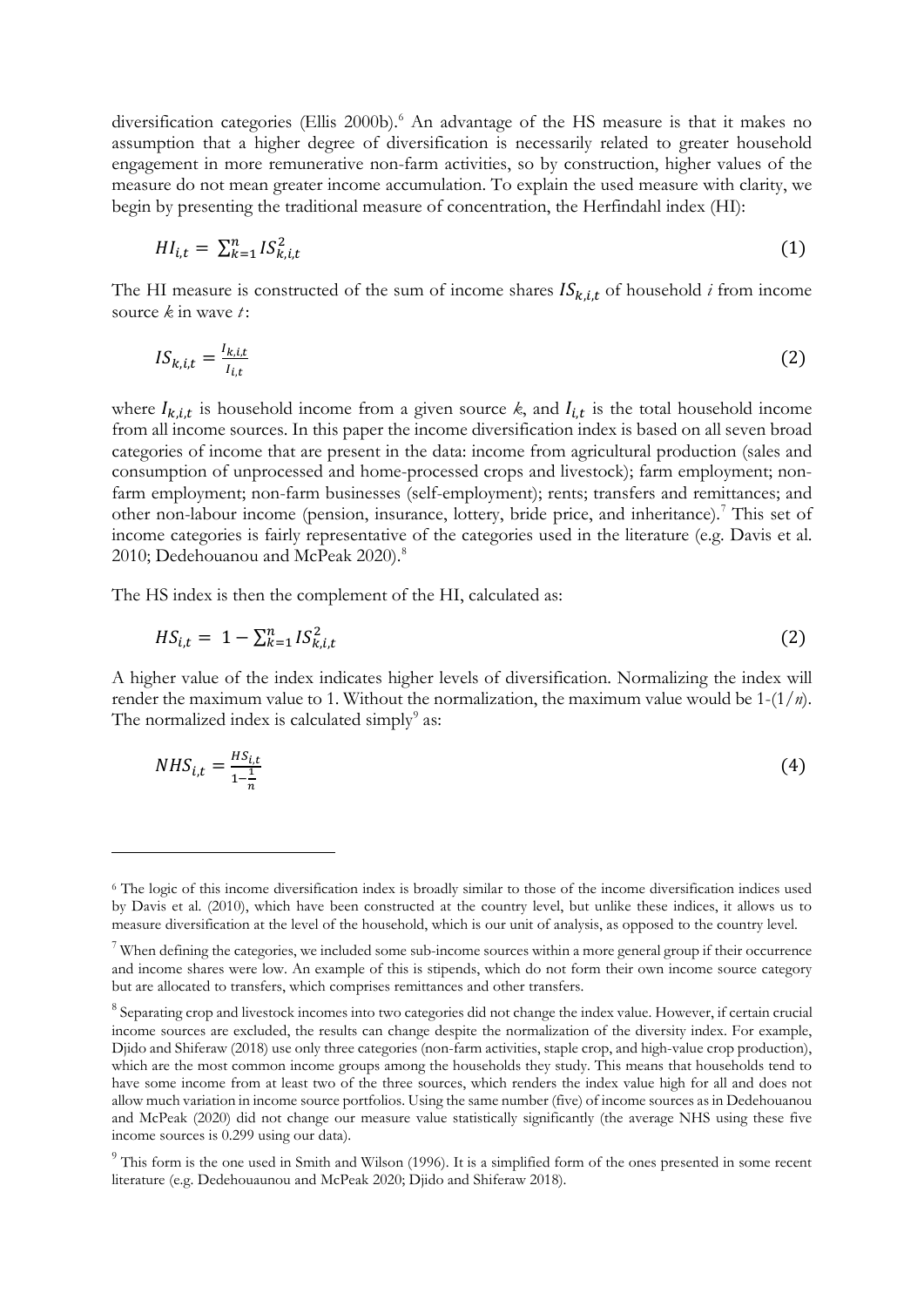## **3 Data and empirical strategy**

## **3.1 Data**

We use data from the first five waves of the KHDS, a longitudinal household survey conducted in the Kagera region of Tanzania. There were six waves of the KHDS: 1991/92, 1992, 1992/93, 1993/94, 2004, and 2010. The sixth wave (2010) is not used in this paper, because it omitted the detailed income questions previously included. This region of approximately 1.9 million people is located on the western shore of Lake Victoria, bordering Uganda to the north and Rwanda and Burundi to the West. The population is overwhelmingly rural and mainly engaged in the production of bananas and coffee in the north and rain-fed annual crops (maize, sorghum, and cotton) in the south. The survey was conducted in 51 communities in all 8 districts of Kagera: Bukoba urban, Bukoba rural, Missenyi, Karagwe, Kyerwa, Muleba, Biharamulo, and Ngara.[10](#page-9-0) Of the 912 original households, 759 completed all waves in the 1990s and 832 were re-interviewed in 2004. The household questionnaire is based on the World Bank's Living Standards Measurement Survey, assuring representativeness and quality of the data.

#### **3.2 Empirical strategy**

To reiterate, the first step of our empirical analysis, based on a four-year panel from the 1990s, focuses on testing whether income diversification is driven by survivalist or accumulation motives. To answer the empirical question, we estimate a regression of the following generic form for the 1991–94 panel:

$$
NHS_{ivt} = \alpha + \rho Y_{it} + \sum_{k} \gamma_{k} R_{vt} + \sum_{k} \beta_{k} X_{it} + d_{t} + u_{i} + e_{it}
$$
(5)

where  $\mu$  designates the household,  $\nu$  designates village in which the household resides,  $\mu$  designates time, NHS is the normalized HS index of household diversification (larger values imply more income diversification),  $Y$  is the logarithm of real household income<sup>11</sup> per adult equivalent (PAE), and  $R_{vt}$  and  $X_{it}$  are vectors of standard control variables at the village and household level, respectively. The error terms  $d_t$  and  $u_i$  capture the time-invariant and household-invariant components of the error term, while  $e_{it}$  is the white noise component of the error term. The year effects  $d_t$  have been included to capture year-specific national-level shocks, such as weather and other macroeconomic shocks that may affect diversification behaviour for all households in a given year. Knowing that agricultural income often varies from season to season, we also control for the season, because the interviews were not done every year at the same time.<sup>12</sup> The household-specific effect  $u_i$  captures unobserved household characteristics that are time-invariant and, most importantly from our perspective, unobserved household attitudes to risk. Because the households were drawn from a stratified random sample of households, the standard errors are clustered at village level to account for village-level unobservables.

<span id="page-9-0"></span> $10$  After the last wave of the KHDS, the district borders were redrawn, so that two new districts were formed in Kagera (namely Kyerwa and Missenyi) and an area from Bukoba rural was reallocated to Muleba. This paper uses the pre-2010 definition of districts in the empirical analysis.

<span id="page-9-1"></span><sup>&</sup>lt;sup>11</sup> Inflation adjustments are based on the World Bank Consumer Price Index for Tanzania [\(https://data.worldbank.org/country/tanzania?view=chart,](https://data.worldbank.org/country/tanzania?view=chart) accessed 16 May 2020).

<span id="page-9-2"></span> $12$  There are three seasons: Masika (heavy rain), Vuli (light rain), and Kiangazi (dry).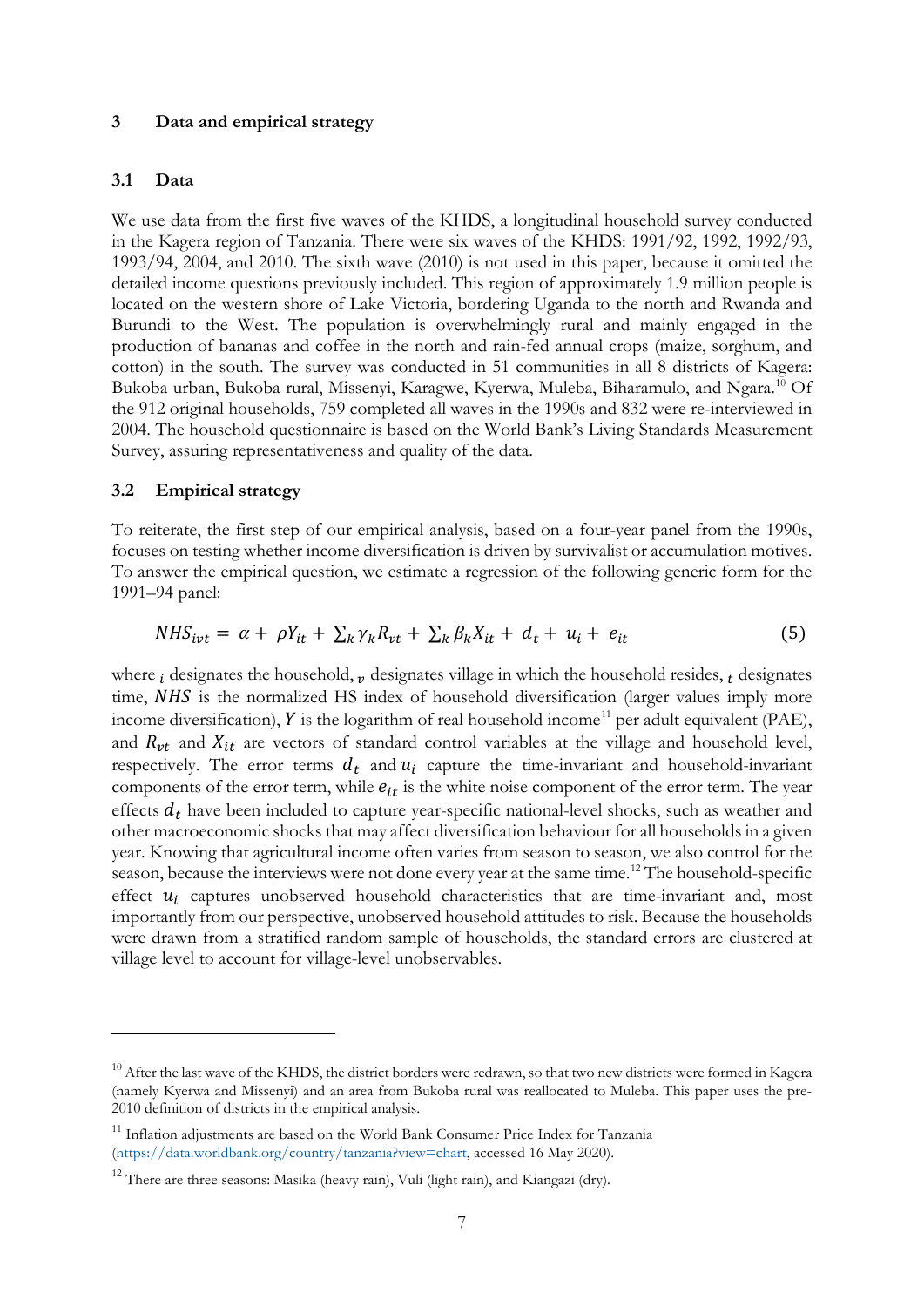A positive sign for the coefficient of the income variable indicates that the diversification-asaccumulation hypothesis holds, while a negative sign indicates that the diversification-as-survival hypothesis holds. Given the plausible assumption that the income portfolios of the richest and poorest strata of the population may be more diversified than those of the middle-income strata (Anderson and Deshingkar 2005), we also test the U-hypothesis, where the relationship between income diversification and income may be characterized by a U-shape pattern, with high levels of diversification at both ends (at low and high levels of income) but a low level in the middle of the distribution. However, this hypothesis was not supported by our data.<sup>[13](#page-10-0)</sup>

Our control variables at the village level are a set of dummy variables that capture whether the village is categorized as urban (such as some villages in the district of Bukoba and Muleba); has access to any formal or informal credit institutions; is electrified; has access to a post office and telecommunications; has public transport; has a daily market; has at least one secondary school; has a health facility. Infrastructure is expected to have a positive effect on household income diversification, as households in villages that have these infrastructural facilities would be more able to diversify by taking advantage of non-farm employment opportunities or trade, or by migrating to cities. The effect of credit facilities on household income concentration could be positive or negative, depending on whether household income diversification is driven by survival or accumulation concerns. If income diversification is driven by survival concerns, then greater access to credit will enable poor households to smooth consumption inter-temporally, rather than by diversifying their income portfolios. In that case, the relationship between access to credit facilities in the village and household income diversification will be negative. On the other hand, if income diversification is mostly a means of accumulation, access to credit will provide households with an easier route into non-farm activities or livestock rearing, which have high entry costs. In that case, the relationship between access to credit facilities in the village and household income diversification will be positive.

Our control variables at the household level are standard demographic variables such as the age, education (dummy equal to 1 if the head has at least completed primary school), and gender of the head of household; the proportion of members of the household who are dependants; and the size of the household. Previous research has found that male-headed households and households with more children are associated with more diversified income portfolios (Dercon and Krishnan 1996). With respect to household size, we expect that larger households diversify more, given that there are more individuals in the household.

We use an Instrumental Variables (IV) method of estimation along with household fixed effects and year effects. The reliance on an IV methodology is driven by the possibility of reverse causality between household income and income diversification. For example, using a Q-squared methodology combining 10-year panel data with qualitative life histories for Tanzania, De Weerdt (2010) finds that households that moved out of poverty were those that diversified their farming activities, growing food crops for their own consumption and cash crops for sale, and keeping livestock. It is not clear whether the positive correlation between diversification away from food crops and movement out of poverty is due to income diversification, or whether household income status drives the diversification behaviour. Our dataset provides a large number of variables that are exogenous in the household income regression and could serve as credible instruments. There is no credible econometric way of assuring the quality of our instruments. Most tests for endogeneity available in the literature assume ex ante that the instrument chosen is at least conceptually appropriate. We experimented with instrumentation (without simultaneously

<span id="page-10-0"></span><sup>&</sup>lt;sup>13</sup> We tested the hypothesis using centred quadratic regression. The results did not give support to the U-hypothesis, but rather gave an indication of a positive linear relationship between log-income and diversification.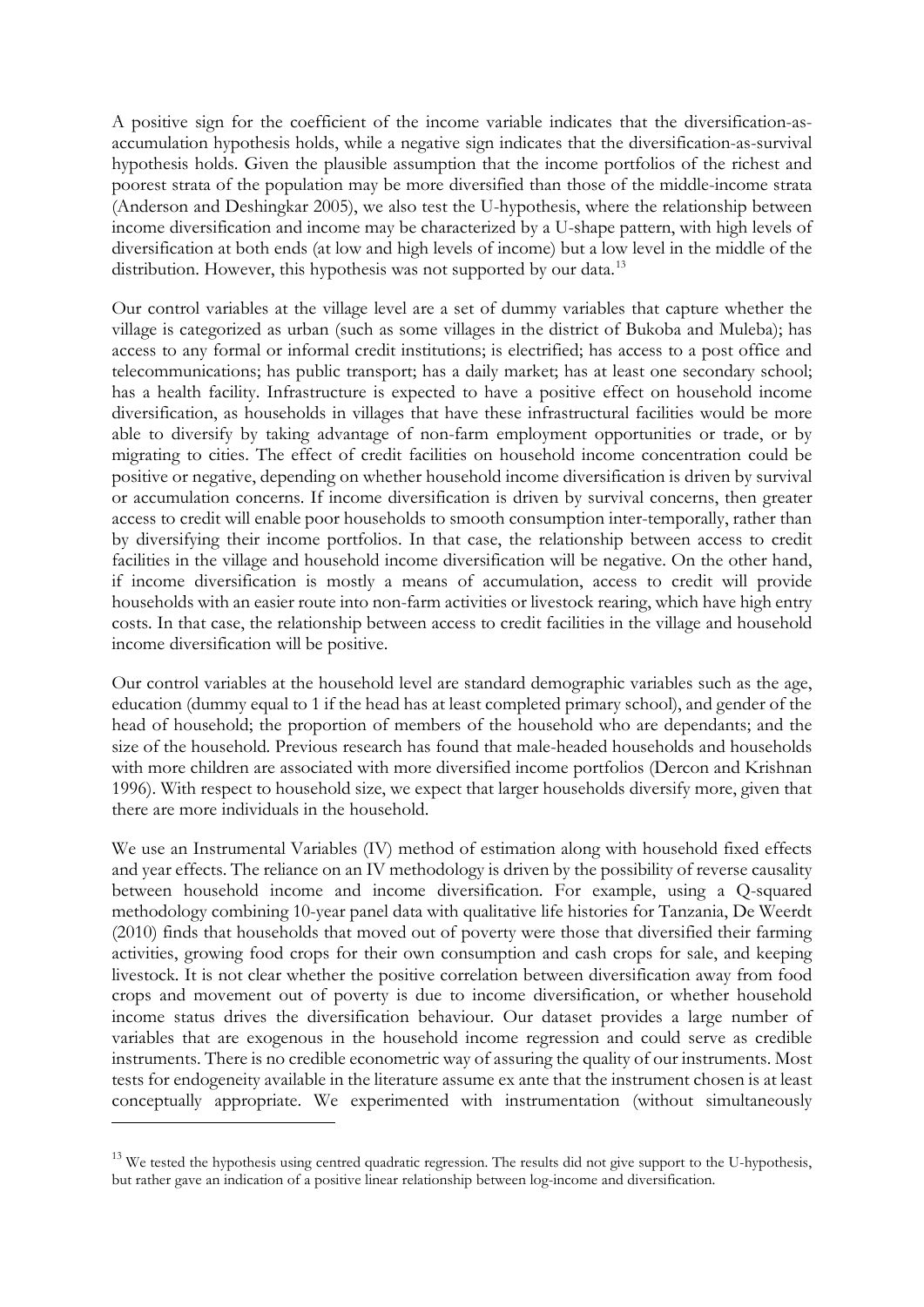correcting for fixed or random effects) and our final set of instruments passed the Sargan overidentification test. The set of instruments that we finally selected includes different types of village-level shocks (e.g. refugee inflow, epidemic, or natural disaster), the rainfall variability in the district over the preceding year, and an indicator of whether a working member of the household died during the preceding year. These variables impact on diversification via their effects on income and not directly, while also satisfying the exclusion criteria of being included as instruments.

Additionally, we use household fixed effects to account for unobserved household attitudes to risk, which may explain household diversification behaviour, independent of income. For instance, the classical literature invariably conditions income diversification strategies to household (or head of household's) attitude towards risk taking (Dercon 1996, 2002). Yet, the more recent behavioural literature finds high levels of risk preference heterogeneity among households across the different portions of the income distribution (Basu and Dimova 2020; Basu et al. 2020). This suggests that empirical analysis of income diversification must disentangle household innate characteristics, such as attitudes to risk, from those of other households, alongside community and macro variables that may impact on household income diversification. We also include random effects instead of fixed effects in several of the estimates as robustness checks. Given the short time variation in our panel, and the large cross-sectional dimension, random effects estimation may be more efficient than fixed effects, and we experiment with both random and fixed effects in the estimation of equation (5).

Since certain variables are often fixed over time in the short run, we follow the two-step procedure suggested in Pesaran and Zhou (2018) to correct for collinearity between the time-invariant variables in fixed effects models.

In the second part of the empirical analysis we take advantage of the fact that we have a 2004 wave of the KHDS data. The 10-year gap between the last wave in the 1990s and the 2004 wave provides an ideal opportunity for us to examine the long-run patterns and correlates of income diversification for both poor and rich households. First, we examine whether actual income diversification of households in 2004, as captured by the HS index of household diversification, is closely correlated with the predicted measure of income diversification that we obtain from the panel regressions using the 1990s data across the income distribution. This allows us to assess how the actual income diversification patterns differ vis-à-vis the synthetic scenario of the socioeconomic situation of the 1990s remaining unchanged. These differences are explored separately for poor and rich households and between those living in rural and in urban areas.

We next examine whether and to what extent the observed differences between the actual and predicted income diversification patterns are related to households gaining access to infrastructural factors (credit institutions, electricity, telephone and postal service, public transport, daily market, secondary school, and health facility) for different portions of the income distribution through correlation analysis. Following households over long periods is problematic, as household members grow older and enter or exit the labour force, or move in or out of the household, possibly changing the household composition. To link households from the 1991–94 panel with households in 2004, we identify and follow the household head and include only household members who live with the household head. In 38 per cent of the households, the person who was the head in Waves 1–4 is not interviewed in Wave 5, because the person is either no longer alive or has moved out and can no longer be traced. In these cases, we follow the household in which most of the family members remain and where the spouse, son, or parent has taken over as the household head.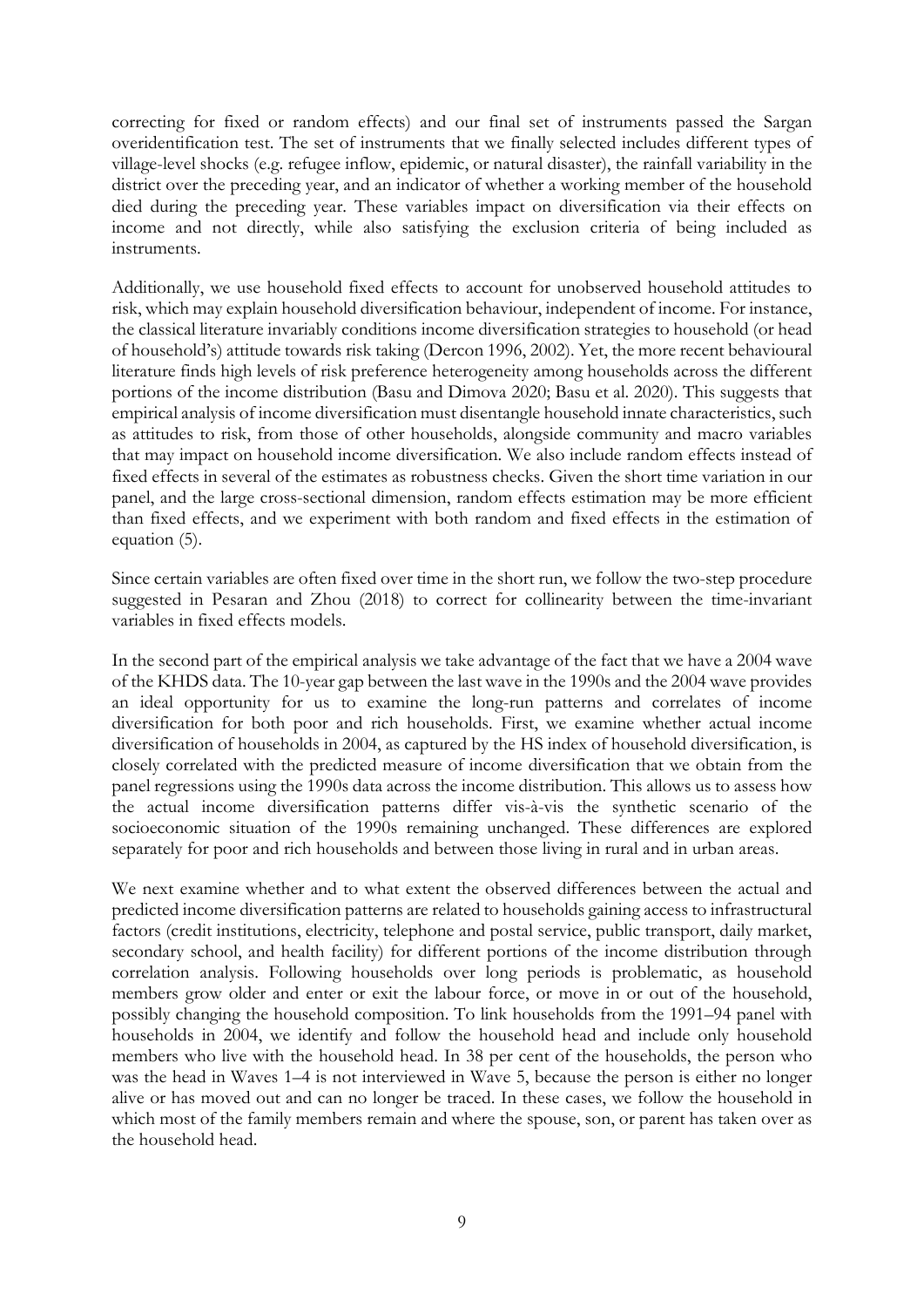Finally, we use a difference-in-differences approach to examine whether entering different types of income activities is motivated by income accumulation or survival. The model follows the standard generic form:

$$
Y_{ivt} = \alpha + \beta_1 enter_s + \beta_2 W_{t=5} + \beta_3 (enter_s \cdot W_{t=5}) + \sum_k \gamma_k R_{vt} + \sum_k \delta_k X_{it} + e_{ivt}
$$
\n(6)

where *i* indicates the household, *v* indicates the village, *t* indicates the wave (0 if Waves 1–4 and 1 if Wave 5), and *s* indicates an income source. The model is run for each income source separately.  $Y_{it}$  is the equivalized log-income, enter<sub>s</sub> is a dummy indicating whether a household entered into a certain income activity (for example, it takes the value 1 if a household had no income from employment in Waves 1–4 but had employment income in Wave 5),  $W_{t=5}$  is a dummy indicating Wave 5, and  $R_{vt}$  and  $X_{it}$  are vectors of standard control variables at the village and household level, respectively (head age, female head, household head completed primary school, dependence ratio, household size, season, urban area, district, and log of total household assets). The parameter  $\beta_3$  is the coefficient of interest and measures the effect of a household's entering a new incomegenerating activity in Wave 5.

## **4 Descriptive statistics and patterns of income diversification**

Table 1 presents the descriptive statistics of the pooled sample of the first four waves and the fifth wave separately. First, the mean of the normalized index of diversity is roughly 0.30 when pooling all waves with a median of 0.24 and range of 0–0.88. There are no previous results from Tanzania to compare the mean index value with.<sup>[14](#page-12-0)</sup> Diversification is not increasing over time on average. The household characteristics have remained quite similar across the waves. The age of household head has risen by only 5 years in a decade, as some household heads have died between the waves and a younger head has taken over. Households have experienced less death and disasters in Wave 5 than on average in Waves 1–4. Notable improvements have taken place when it comes to access to infrastructure and facilities. In 2004 almost all villages have a health facility, secondary school, and bank.

In Table 2 we explore the variation of the diversification index by key demographic characteristics of the household and infrastructural characteristics of the villages. Diversification is more prevalent in urban areas, during the rainy season, among female-headed households, and among the highly educated. Large households diversify more, but typically when there are not many dependants. When looking at infrastructure, we find that the availability of credit and access to electricity, post and telephone services, public transport, daily market, secondary school, and health facility have a positive correlation with diversification. The observation that better infrastructure, especially in the form of the ability to obtain credit, eases diversification constraints is one of the most common findings in the literature on income diversification (e.g. Menon 2009).

<span id="page-12-0"></span><sup>&</sup>lt;sup>14</sup> Results from other contexts do exist. For example, Dedehouanou and McPeak (2020) get a mean value of 0.23, suggesting that Nigerians diversify slightly less than the people of Kagera. Our results are robust to using the same income source categorization as in Dedehouanou and McPeak (2020).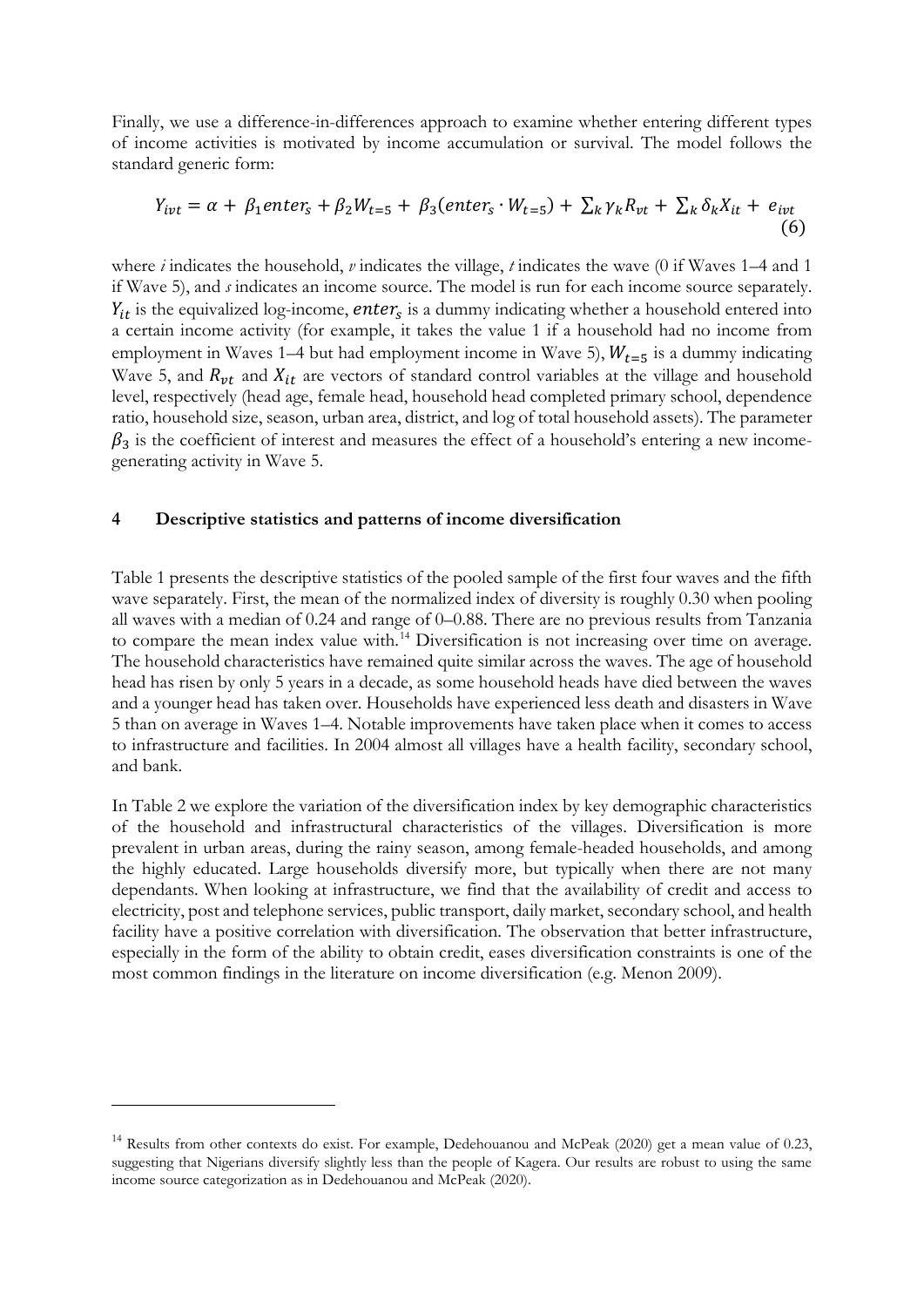## Table 1: Descriptive statistics

|                               | Waves 1-4 (n=3,328) |           | Wave 5 (n=725) |           |  |
|-------------------------------|---------------------|-----------|----------------|-----------|--|
|                               | Mean                | <b>SD</b> | Mean           | <b>SD</b> |  |
| Diversification index         | 0.297               | 0.241     | 0.294          | 0.241     |  |
| HH income (PAE)               | 200,036             | 320,719   | 216,358        | 526,706   |  |
| Age of head                   | 49.314              | 17.107    | 54.421         | 16.853    |  |
| Female head                   | 0.274               | 0.446     | 0.309          | 0.462     |  |
| Proportion of dependants      | 0.483               | 0.243     | 0.459          | 0.253     |  |
| Household size                | 5.725               | 3.109     | 5.266          | 2.928     |  |
| Head no education             | 0.207               | 0.405     | 0.258          | 0.438     |  |
| Head elementary school        | 0.741               | 0.438     | 0.666          | 0.472     |  |
| Head secondary school         | 0.046               | 0.210     | 0.065          | 0.246     |  |
| Head university               | 0.005               | 0.069     | 0.010          | 0.098     |  |
| Death in family (6-12 months) | 0.125               | 0.331     | 0.072          | 0.258     |  |
| Access to:                    |                     |           |                |           |  |
| Urban areas                   | 0.212               | 0.408     | 0.211          | 0.408     |  |
| Credit                        | 0.521               | 0.500     | 0.971          | 0.168     |  |
| Post and telephone            | 0.098               | 0.298     | 0.760          | 0.427     |  |
| Electricity                   | 0.269               | 0.444     | 0.684          | 0.465     |  |
| Daily market                  | 0.592               | 0.492     | 0.472          | 0.500     |  |
| Public transport              | 0.255               | 0.436     | 0.699          | 0.459     |  |
| Secondary school              | 0.080               | 0.271     | 1.000          | 0.000     |  |
| Health facility               | 0.365               | 0.481     | 1.000          | 0.000     |  |
| Disaster (last 6-12 months)   | 0.609               | 0.488     | 0.166          | 0.372     |  |

Note: income is reported in real Tanzanian shillings PAE. [15](#page-13-0)

Source: authors' calculations based on KHDS data.

Table 2: Income diversification index value tabulated by relevant household characteristics

|                                                                            | Waves 1-4                |           |            | Wave 5                |           |            |
|----------------------------------------------------------------------------|--------------------------|-----------|------------|-----------------------|-----------|------------|
|                                                                            | <b>NHS</b>               | <b>SD</b> | <b>Obs</b> | <b>NHS</b>            | <b>SD</b> | <b>Obs</b> |
| Total                                                                      | 0.297                    | 0.241     | 3,328      | 0.294                 | 0.241     | 725        |
| Area type                                                                  |                          |           |            |                       |           |            |
| Urban                                                                      | 0.414                    | 0.244     | 704        | 0.381                 | 0.249     | 153        |
| Rural                                                                      | 0.266                    | 0.230     | 2,624      | 0.271                 | 0.234     | 572        |
| <b>Difference</b>                                                          | $0.148***$               |           |            | $0.110***$            |           |            |
| Household head: gender                                                     |                          |           |            |                       |           |            |
| Male                                                                       | 0.290                    | 0.245     | 2,417      | 0.285                 | 0.244     | 501        |
| Female                                                                     | 0.316                    | 0.228     | 911        | 0.313                 | 0.234     | 224        |
| <b>Difference</b>                                                          | $0.026**$                |           |            | 0.028                 |           |            |
| Household head: education                                                  |                          |           |            |                       |           |            |
| No education                                                               | 0.248                    | 0.224     | 689        | 0.259                 | 0.232     | 187        |
| Elementary school                                                          | 0.300                    | 0.240     | 2,468      | 0.297                 | 0.241     | 483        |
| Secondary/University                                                       | 0.456                    | 0.244     | 170        | 0.378                 | 0.250     | 54         |
| <b>Differences</b><br>(no educ vs elementary)<br>(elementary vs secondary) | $0.052***$<br>$0.156***$ |           |            | $0.038*$<br>$0.081**$ |           |            |

<span id="page-13-0"></span><sup>&</sup>lt;sup>15</sup> This paper uses a gender-neutral version of the Tanzanian adult equivalence scale (AES), as in Nyyssölä et al. (forthcoming). The model results are robust to using the official Tanzanian AES as well.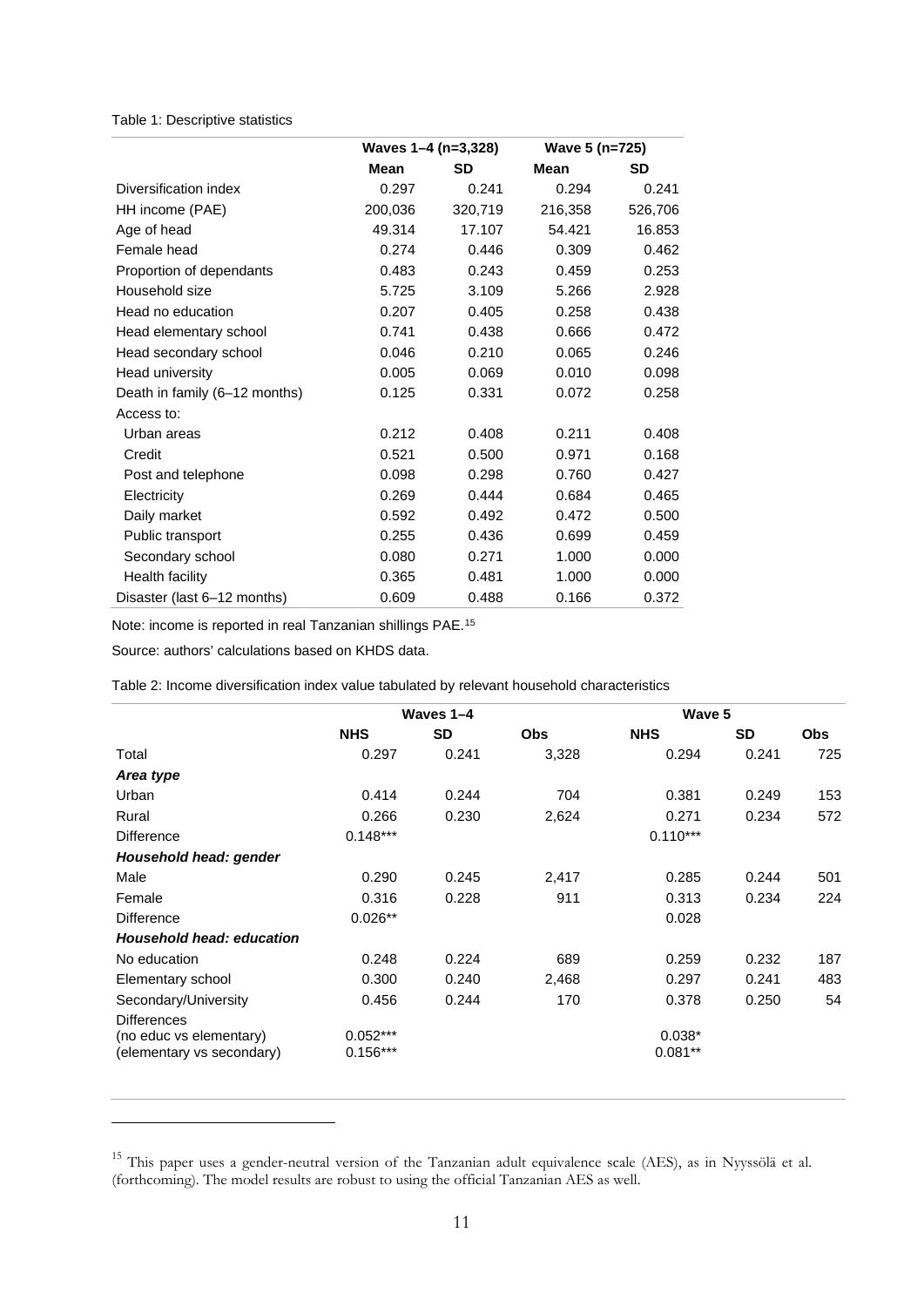|                                            | Waves 1-4      |                |              | Wave 5     |           |     |
|--------------------------------------------|----------------|----------------|--------------|------------|-----------|-----|
|                                            | <b>NHS</b>     | <b>SD</b>      | Obs          | <b>NHS</b> | <b>SD</b> | Obs |
| <b>Household size</b>                      |                |                |              |            |           |     |
| $1 - 3$                                    | 0.273          | 0.226          | 852          | 0.254      | 0.224     | 198 |
| $4 - 10$                                   | 0.298          | 0.244          | 2,246        | 0.307      | 0.244     | 501 |
| >10                                        | 0.370          | 0.248          | 230          | 0.345      | 0.278     | 26  |
| <b>Differences</b>                         |                |                |              |            |           |     |
| $(1 - 3 \text{ vs } 4 - 10)$               | $0.025***$     |                |              | $0.053***$ |           |     |
| $(4-10 \text{ vs } >10)$                   | $0.072***$     |                |              | 0.038      |           |     |
| Dependants as proportion of household size |                |                |              |            |           |     |
| 0%                                         | 0.293          | 0.236          | 358          | 0.252      | 0.235     | 87  |
| 1%-50%                                     | 0.306          | 0.245          | 1,486        | 0.314      | 0.246     | 365 |
| $>50\%$                                    | 0.281          | 0.239          | 1,483        | 0.281      | 0.235     | 273 |
| <b>Differences</b>                         |                |                |              | $0.062**$  |           |     |
| (0% vs 1%-50%)                             | 0.013          |                |              |            |           |     |
| $(1\% - 50\% \text{ vs } > 50\%)$          | $0.024*$       |                |              | $0.032*$   |           |     |
| <b>Season</b>                              |                |                |              |            |           |     |
| Vuli (light rain)                          | 0.293          | 0.241          | 1,714        | 0.284      | 0.228     | 347 |
| Masika (heavy rain)                        | 0.302          | 0.236          | 547          | 0.319      | 0.250     | 296 |
| Kiangazi (dry)                             | 0.301          | 0.241          | 1,068        | 0.244      | 0.256     | 82  |
| Difference<br>(Masika vs Kiangazi)         | 0.001          |                |              | $0.075**$  |           |     |
| <b>Bank</b>                                |                |                |              |            |           |     |
| Not available                              | 0.290          | 0.245          | 1,594        | 0.445      | 0.220     | 21  |
| Available                                  | 0.309          | 0.236          | 1,734        | 0.290      | 0.241     | 704 |
| Difference                                 | $0.025**$      |                |              | $0.155***$ |           |     |
| <b>Electricity</b>                         |                |                |              |            |           |     |
| Not available                              | 0.268          | 0.230          | 2,432        | 0.247      | 0.223     | 229 |
| Available                                  | 0.375          | 0.250          | 896          | 0.316      | 0.247     | 496 |
| Difference                                 | $0.106***$     |                |              | $0.068***$ |           |     |
| <b>Post and telephone</b>                  |                |                |              |            |           |     |
| Not available                              | 0.290          | 0.240          | 3,001        | 0.252      | 0.232     | 174 |
| Available                                  | 0.359          | 0.243          | 327          | 0.307      | 0.243     | 551 |
| Difference                                 | $0.068***$     |                |              | $0.056***$ |           |     |
| <b>Public transport</b>                    |                |                |              |            |           |     |
| Not available                              | 0.290          | 0.240          | 2,478        | 0.239      | 0.220     | 281 |
| Available                                  | 0.316          | 0.243          | 850          | 0.318      | 0.246     | 507 |
| Difference                                 | $0.026***$     |                |              | $0.079***$ |           |     |
| <b>Daily market</b>                        |                |                |              |            |           |     |
| Not available                              | 0.257          | 0.233          | 1,358        | 0.256      | 0.233     | 383 |
| Available                                  | 0.324          | 0.242          | 1,970        | 0.337      | 0.243     | 342 |
| <b>Difference</b>                          | $0.070***$     |                |              | $0.081***$ |           |     |
|                                            |                |                |              |            |           |     |
| Secondary school<br>Not available          |                |                |              |            |           |     |
| Available                                  | 0.290<br>0.372 | 0.238<br>0.252 | 3,063<br>265 |            | 0.241     | 725 |
|                                            |                |                |              | 0.294      |           |     |
| Difference                                 | $0.092***$     |                |              |            |           |     |
| <b>Health facility</b>                     |                |                |              |            |           |     |
| Not available                              | 0.282          | 0.234          | 2,113        |            |           |     |
| Available                                  | 0.322          | 0.250          | 1,215        | 0.294      | 0.241     | 725 |
| Difference                                 | $0.040***$     |                |              |            |           |     |

Note: NHS is the diversification index. \*\*\*, \*\*, \* indicate p-values of the pairwise t-test of difference in means at the 1%, 5%, and 10% significance levels. Continuously insignificant pairwise comparisons (t-tests) were dropped.

Source: Authors' calculations based on KHDS data.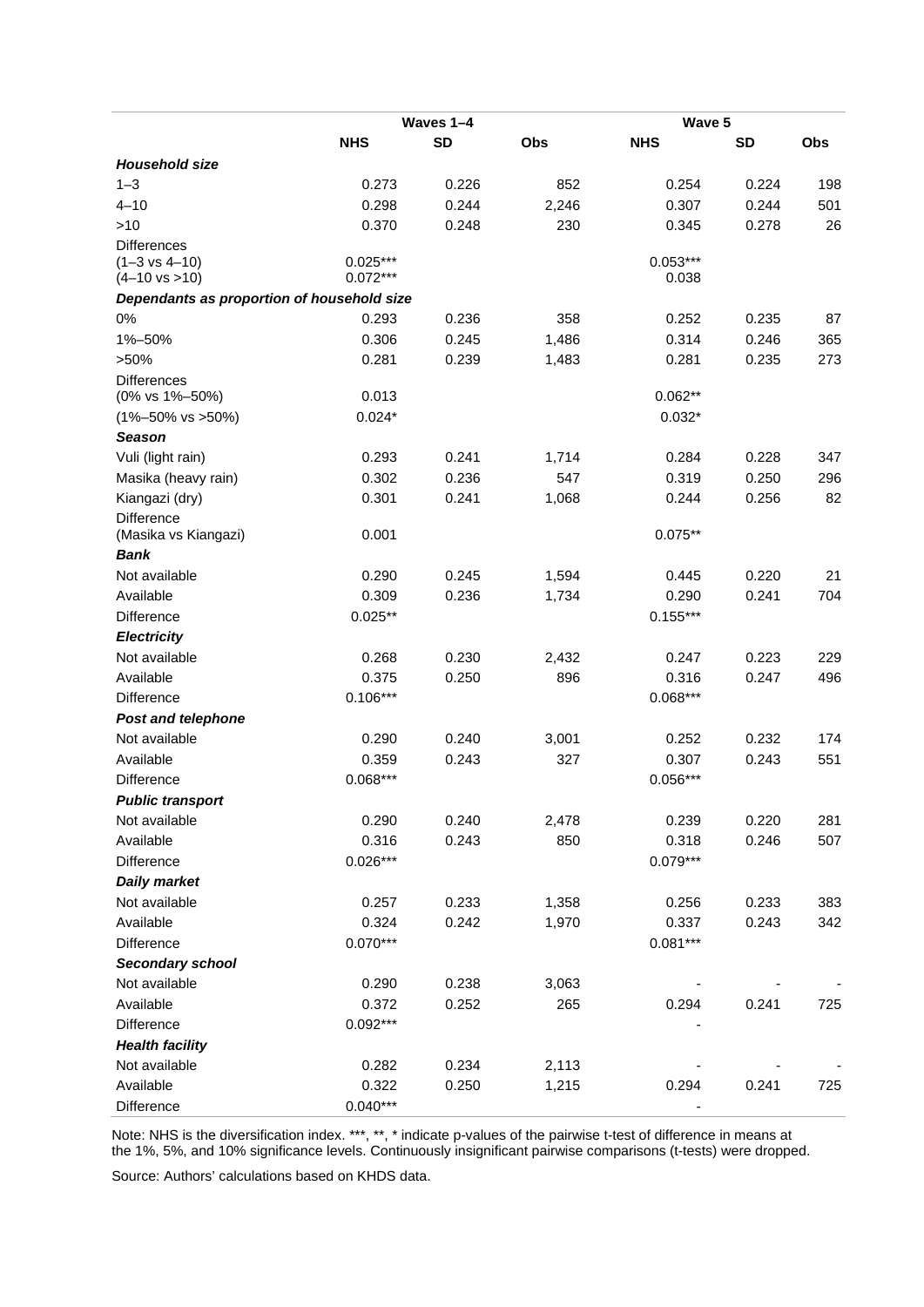The main variable of interest for the diversification as a means of accumulation or survival hypothesis is household income. Figure 1 provides a plot of the household diversification index in each year against the household income percentiles. The relationship between income diversification and level of income is positive. [16](#page-15-0) This provides some preliminary support for the diversification as a means of accumulation hypothesis.[17](#page-15-1) The level of income diversification is lower in Wave 1 (solid blue line) than the level of diversification across all income groups in later waves. In our empirical analysis in Section 5, we control for various types of year-specific shocks that may influence diversification behaviour on a year-to-year basis using a year dummy.



Figure 1: Mean income diversification index by income percentiles

Source: authors' illustration based on KHDS data.

The type of income source varies by income status and over time. Table 3 presents the income diversification strategies by grouping the households into categories of income portfolios. Among the poorer half, the majority is engaged only in agriculture, whereas the richer half tends to have more than one income source. Dependence on agriculture has decreased over time among the richer half, and more households are diversifying in 2004. The poorer half has not become more diversified over time when it comes to the number of income sources.

<span id="page-15-0"></span><sup>&</sup>lt;sup>16</sup> In Wave 4 there is a difference at the 5% significance level between the 0 and  $10<sup>th</sup>$  percentiles and the  $11<sup>th</sup>$  and  $25<sup>th</sup>$ percentile, suggesting that on average the poorest group  $(0-10<sup>th</sup>$  percentile) was diversifying more than the secondpoorest group (11–25<sup>th</sup> percentile). Such an observation may give support to a U-shape of diversification. However, this is observed in only one of the five waves.

<span id="page-15-1"></span> $17$  Poor deciles may have liquidity constraints that can stop them from pursuing a more varied set of productive, income-generation strategies. The set of strategies can be geared more towards low-income tasks or cost-saving functions (begging, eating less, taking kids out of school, collecting rubbish), which we cannot capture in our dataset.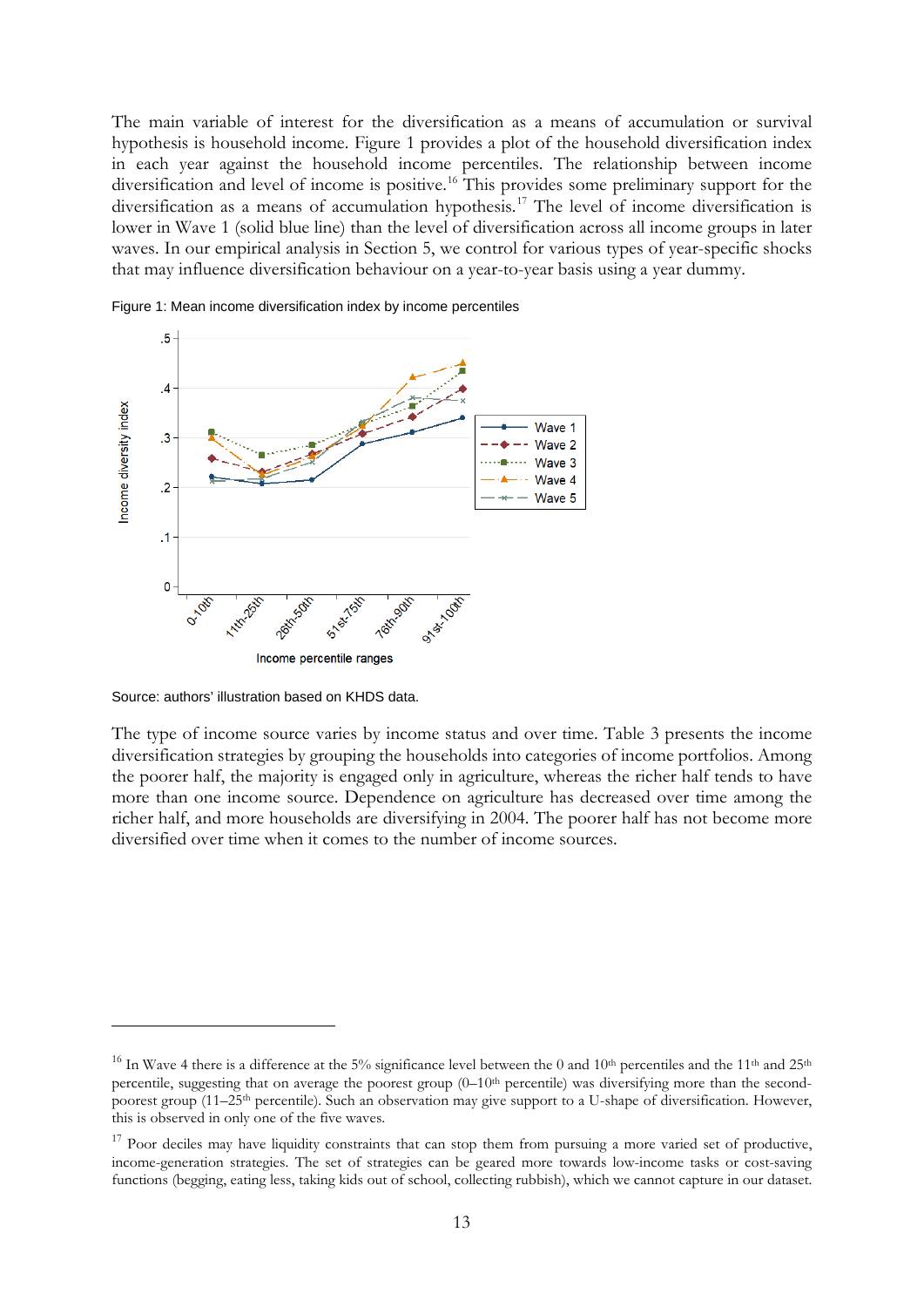Table 3: Income diversification strategies by wave and by income division

|                                   | Waves 1-4                        |                           | Wave 5                           |                           |
|-----------------------------------|----------------------------------|---------------------------|----------------------------------|---------------------------|
|                                   | <b>Below</b><br>median<br>income | Above<br>median<br>income | <b>Below</b><br>median<br>income | Above<br>median<br>income |
| Only one income source            |                                  |                           |                                  |                           |
| Self-employment in agriculture    | 56.5%                            | 38.6%                     | 54.4%                            | 28.5%                     |
| Any other source than agriculture | 0.9%                             | 4.5%                      | 3.6%                             | 9.7%                      |
| <b>Total</b>                      | 57.4%                            | 43.1%                     | 58.0%                            | 38.2%                     |
| More than one income source       |                                  |                           |                                  |                           |
| Agriculture & any other source(s) | 34.7%                            | 41.1%                     | 38.2%                            | 46.8%                     |
| Any other combination             | 7.9%                             | 15.8%                     | 3.8%                             | 15.0%                     |
| <b>Total</b>                      | 42.6%                            | 56.9%                     | 42.0%                            | 61.8%                     |

Source: authors' calculations.

## **5 Results**

## **5.1 Income diversification in the short run**

Table 4 presents the estimates of equation (5), where the key explanatory variable is the equivalized real household log-income using Waves 1–4. Columns 1–3 give the simple ordinary least squares estimates without household fixed effects (FE). Columns 2–3 include household-level controls and year effects, using first fixed effects and then random effects (RE). Columns 4–5 present the estimates using the IV method of estimation with household-level controls and year effects and with fixed and random effects. Finally, columns 6–7 give estimates of the full specification including all village level controls.

The results are fairly consistent across the different specifications. The estimates of the main models (4–7) indicate a strong positive impact of the income variable on the degree of diversification, which provides clear support for the accumulation hypothesis.

While age and education of the household head and dependency ratio do not affect household income diversification in the main models, female-headed households tend to diversify more than male-headed households (only significant in RE models). This is consistent with the descriptive analysis.[18](#page-16-0) Household size is positively correlated with income diversification across all specifications.

There are also seasonal effects on diversification. In all specifications, there seems to have been more diversification when the month prior to the interviews was in the dry season, compared with the base season of heavy rain (Masika). This positive finding could be evidence that diversification undertaken during the dry season is based on accumulation motives rather than survival motives. During the dry season farmers tend to engage in different activities than in rainy seasons (de Bont

<span id="page-16-0"></span><sup>&</sup>lt;sup>18</sup> Most female household heads are widowed or divorced/separated women. Only 8 per cent of female heads on average are married or together with a partner, out of which almost 70 per cent have a spouse living elsewhere. By separating the single and non-single female-headed households in the regression models, we find that non-single female-headed households are more similar to male-headed households in terms of the diversification index, all else being equal. Due to the small fraction of such households, we do not keep this categorization, but instead group together single and non-single female-headed households in the regression models in Table 4.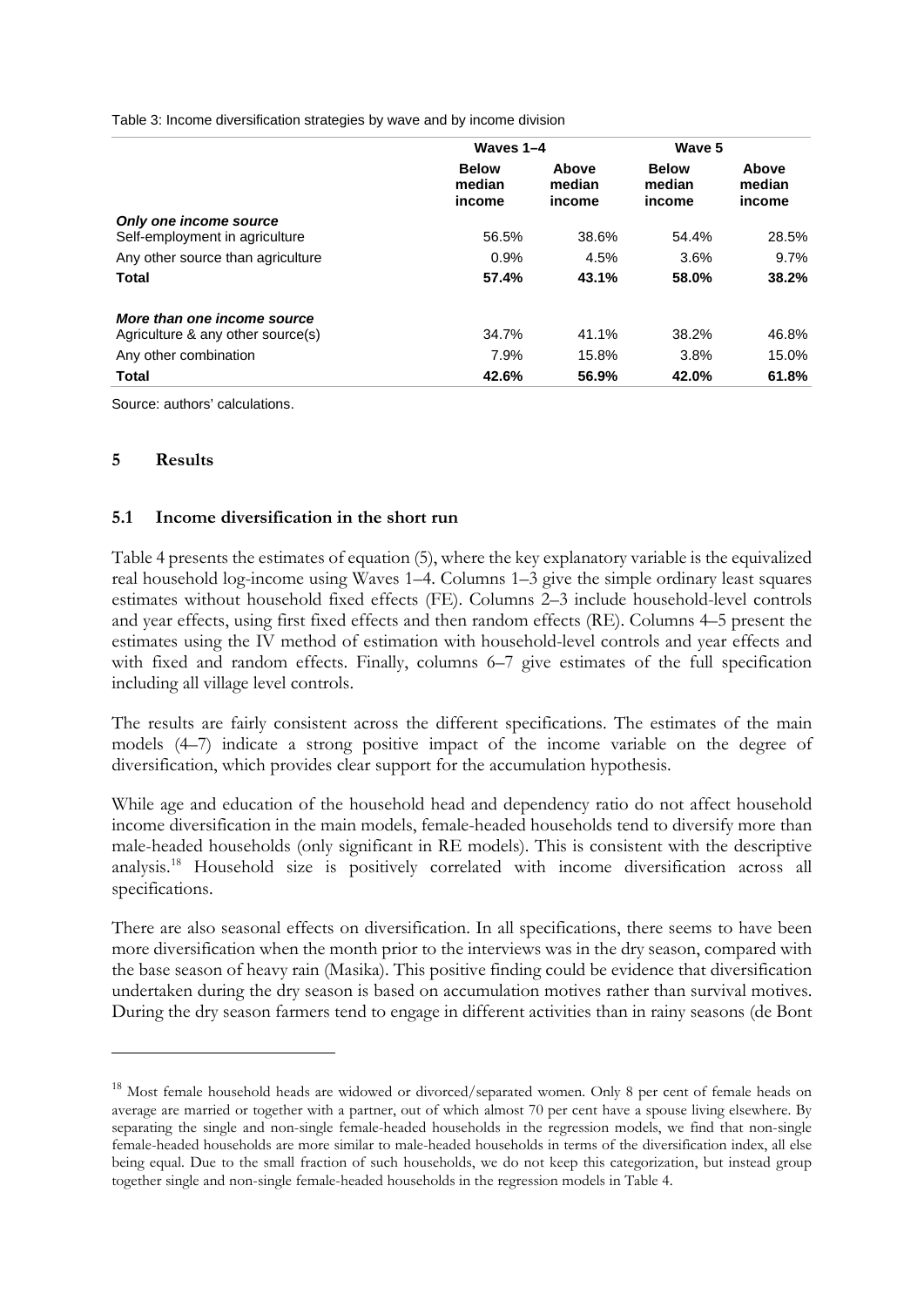et al. 2019). Using the dry season as the base category, we find that the estimates for Masika are significant and negative for all the models, suggesting that the farmers who choose to diversify during the heavy rain season may do so out of necessity.

|                        | (1)        | (2)        | (3)        | (4)        | (5)        | (6)        | (7)        |
|------------------------|------------|------------|------------|------------|------------|------------|------------|
|                        | <b>OLS</b> | <b>FE</b>  | <b>RE</b>  | $FE + IV$  | $RE + IV$  | $FE + IV$  | $RE + IV$  |
| Log HH income (PAE)    | $0.037***$ | 0.008      | $0.026***$ | $0.192***$ | $0.220***$ | $0.197***$ | $0.221***$ |
|                        | (0.008)    | (0.009)    | (0.008)    | (0.074)    | (0.060)    | (0.074)    | (0.056)    |
| Head age               | $-0.000$   | $-0.001$   | $-0.000$   | 0.001      | 0.000      | 0.001      | 0.000      |
|                        | (0.000)    | (0.001)    | (0.000)    | (0.001)    | (0.000)    | (0.001)    | (0.000)    |
| Female head            | $0.047***$ | 0.021      | $0.041***$ | 0.068      | $0.071***$ | 0.070      | $0.070***$ |
|                        | (0.013)    | (0.031)    | (0.013)    | (0.045)    | (0.021)    | (0.045)    | (0.020)    |
| Head has primary educ. | $0.032**$  | $-0.001$   | $0.024*$   | 0.008      | $-0.000$   | 0.008      | $-0.002$   |
|                        | (0.015)    | (0.018)    | (0.014)    | (0.023)    | (0.018)    | (0.023)    | (0.018)    |
| Proportion of          | $-0.051**$ | $-0.025$   | $-0.050**$ | $-0.037$   | $-0.005$   | $-0.034$   | $-0.002$   |
| dependants             | (0.021)    | (0.039)    | (0.022)    | (0.045)    | (0.035)    | (0.045)    | (0.033)    |
| Household size         | $0.012***$ | $0.010**$  | $0.012***$ | $0.025***$ | $0.019***$ | $0.026***$ | $0.019***$ |
|                        | (0.002)    | (0.004)    | (0.002)    | (0.007)    | (0.003)    | (0.007)    | (0.003)    |
| Season                 |            |            |            |            |            |            |            |
| Vuli (light right)     | 0.019      | $0.026*$   | 0.018      | 0.021      | 0.018      | 0.016      | 0.016      |
|                        | (0.014)    | (0.015)    | (0.015)    | (0.017)    | (0.017)    | (0.017)    | (0.016)    |
| Kiangazi (dry)         | $0.031**$  | $0.038**$  | $0.030**$  | $0.042**$  | $0.041**$  | $0.040**$  | $0.042**$  |
|                        | (0.015)    | (0.016)    | (0.015)    | (0.018)    | (0.017)    | (0.018)    | (0.016)    |
| Urban                  | $0.110***$ | $0.148***$ | $0.135***$ | $0.158***$ | $0.065**$  | $0.125***$ | $0.054*$   |
|                        | (0.023)    | (0.015)    | (0.024)    | (0.015)    | (0.030)    | (0.019)    | (0.030)    |
| Credit                 | 0.005      |            |            |            |            | $0.032**$  | $0.023*$   |
|                        | (0.017)    |            |            |            |            | (0.015)    | (0.013)    |
| Electricity            | 0.027      |            |            |            |            | $0.071***$ | 0.021      |
|                        | (0.020)    |            |            |            |            | (0.020)    | (0.021)    |
| Post and telephone     | $0.059*$   |            |            |            |            | 0.027      | 0.051      |
|                        | (0.031)    |            |            |            |            | (0.027)    | (0.039)    |
| Public transport       | $-0.003$   |            |            |            |            | $0.036*$   | $-0.026$   |
|                        | (0.017)    |            |            |            |            | (0.019)    | (0.025)    |
| Daily market           | 0.021      |            |            |            |            | 0.003      | 0.004      |
|                        | (0.015)    |            |            |            |            | (0.017)    | (0.015)    |
| Secondary school       | 0.065      |            |            |            |            | $0.077***$ | $-0.013$   |
|                        | (0.050)    |            |            |            |            | (0.023)    | (0.061)    |
| <b>Health facility</b> | 0.009      |            |            |            |            | 0.010      | 0.004      |
|                        | (0.023)    |            |            |            |            | (0.026)    | (0.023)    |
| Overall $R^2$          | 0.141      | 0.036      | 0.121      | 0.062      | 0.069      | 0.063      | 0.072      |

| Table 4: Impact of household income on diversification index, Waves 1-4 |  |  |
|-------------------------------------------------------------------------|--|--|
|-------------------------------------------------------------------------|--|--|

Note: number of observations is 3,328 in all models. Number of households is 915 in all models. All models include year effects, which appear statistically significant at 1% level. Log household income is the log of real household income PAE. Season indicates the season prevailing during the month (self-reported by the households) prior to the months when the interviews took place. The omitted season is Masika (heavy rain). Some of the village-level covariates were reported only in Wave 1 and are therefore omitted in the FE regressions. The figures in brackets are cluster robust standard errors. \*\*\*, \*\*, \* indicate significance at the 1%, 5%, and 10% levels.

Source: authors' calculations based on KHDS data.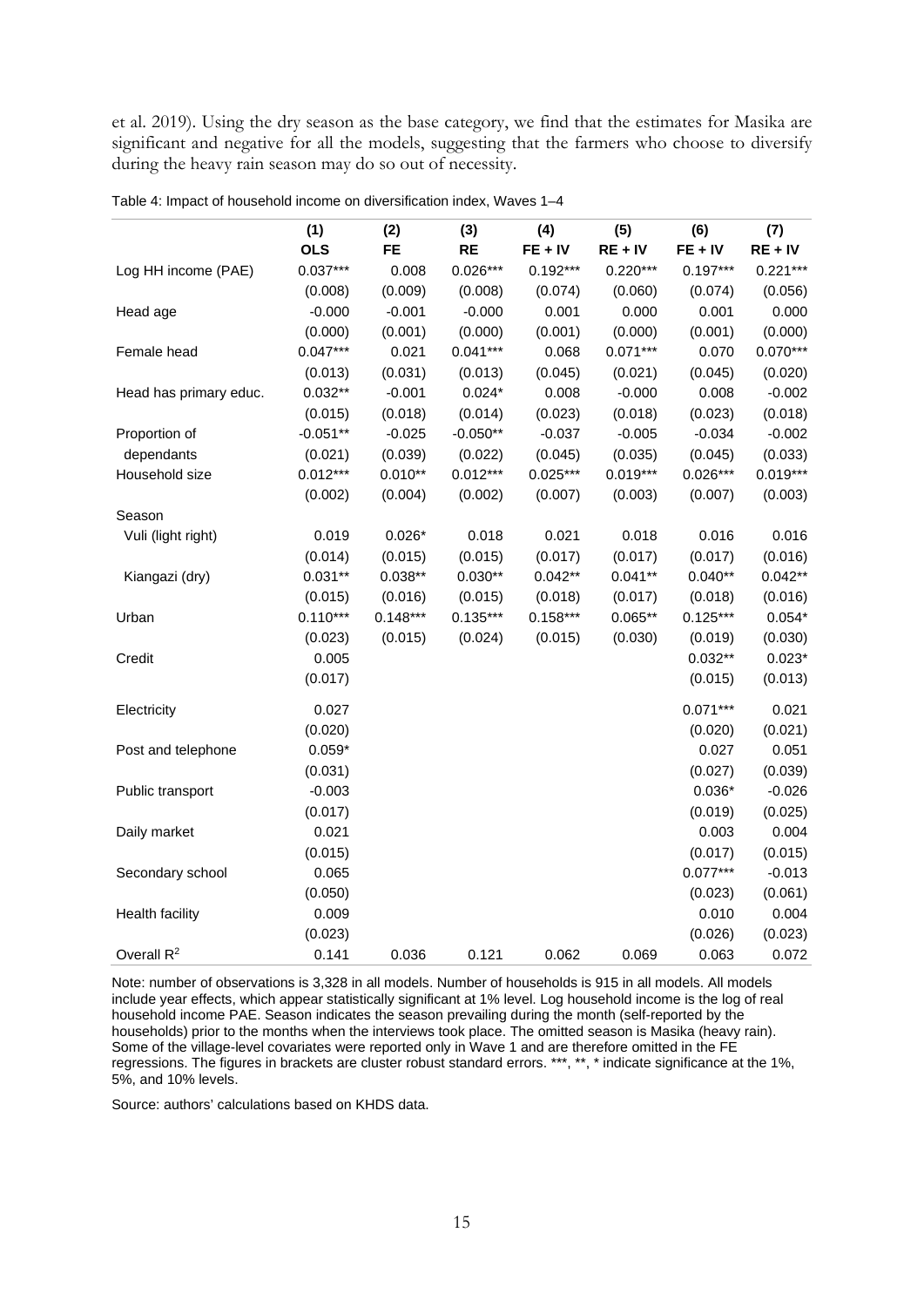To make sure that the regression results are not driven by potential differences between rural and urban areas, an indicator variable was included for urban communities.<sup>[19](#page-18-0)</sup> Not surprisingly, this coefficient is positive, indicating higher diversification in urban areas. Despite significant differences in the descriptive analysis in Section 4, among the infrastructural variables only access to credit has a significant (positive) effect on household income diversification in the main models. This positive effect would support the hypothesis that access to credit in the 1990s may have provided households with opportunities to diversify rather than only allowing them to smooth consumption.

# **5.2 Income diversification in the long run**

As indicated at the outset, one of our main objectives is to examine the difference between the predicted values of the diversification index, based on the 1991–94 sample, and the actual 2004 index values. The actual index averages in 2004 and predicted values of the diversification index, as well as their differences, are reported in Table 5 for all empirical specifications underlying the empirical analysis in Table 4. The predicted values are calculated using the estimated coefficients in Table 4 on the 2004 data. The differences are all statistically significant at the 1 per cent level and positive in Models 2–5 and 7 and negative in Models 1 and 6. There is more variation in the prediction models that include instrumental and infrastructural variables. Models 2–5 and 7 suggest that the actual level of diversification is higher than it would have been if nothing in the economy had changed in the 10-year period. However, models 1 and 6 suggest the opposite: when we include the significant changes in infrastructural factors, actual diversification is higher than it would have been if nothing in the economy had changed in the 10-year period.

|         |                  |       | Income diversification index |                  |       |          |       | Conf. intervals |  |
|---------|------------------|-------|------------------------------|------------------|-------|----------|-------|-----------------|--|
|         |                  | Mean  | SD                           | <b>Predicted</b> | SD    | Diff.    | Lower | <b>Upper</b>    |  |
| Model 1 | $OLS + Inf.$     | 0.294 | 0.241                        | 0.339            | 0.107 | $-0.045$ | 0.331 | 0.347           |  |
| Model 2 | FE.              | 0.294 | 0.241                        | 0.261            | 0.074 | 0.032    | 0.256 | 0.267           |  |
| Model 3 | <b>RE</b>        | 0.294 | 0.241                        | 0.228            | 0.086 | 0.066    | 0.221 | 0.234           |  |
| Model 4 | $FE + IV$        | 0.294 | 0.241                        | 0.143            | 0.364 | 0.151    | 0.116 | 0.169           |  |
| Model 5 | $RE + IV$        | 0.294 | 0.241                        | 0.089            | 0.495 | 0.204    | 0.060 | 0.119           |  |
| Model 6 | $FE + IV + Inf.$ | 0.294 | 0.241                        | 0.337            | 0.378 | $-0.043$ | 0.310 | 0.365           |  |
| Model 7 | $RE + IV + Inf.$ | 0.294 | 0.241                        | 0.125            | 0.406 | 0.169    | 0.095 | 0.154           |  |

Table 5: Comparing predicted and actual income diversification index values

Note: number of observations (households) is 725. Mean income diversification index is calculated using data from Wave 5 and the predicted income diversification index values are calculated using the estimated coefficients in Table 4 on data from Wave 5, where models 1–7 refer to columns 1–7. Inf. stands for infrastructural variables.

Source: authors' calculations based on KHDS data, Waves 1–4 and 5.

Figure 2 illustrates both the actual (2a, blue bar) and predicted (red bar) diversification index values using Model  $6^{20}$  $6^{20}$  $6^{20}$  and changes (2b) over the 10-year period by income percentile in 1991–94. Although the actual levels of diversification in 2004 are somewhat higher among richer than among poorer households, relatively poorer households are characterized by very similar actual diversification levels when compared with their 'intrinsic' counterparts. Households above the median, however, are characterized by lower levels of 'real' diversification than the model predicted, given the improvements in observed infrastructure. For this group we observe negative

<span id="page-18-0"></span><sup>&</sup>lt;sup>19</sup> We also estimated the equations controlling for district fixed effects, but this did not affect our results significantly.

<span id="page-18-1"></span> $^{20}$  Model 6 is the most plausible, as it controls for endogeneity, considers unobserved household attitudes (household fixed effects), and incorporates crucial infrastructural improvements.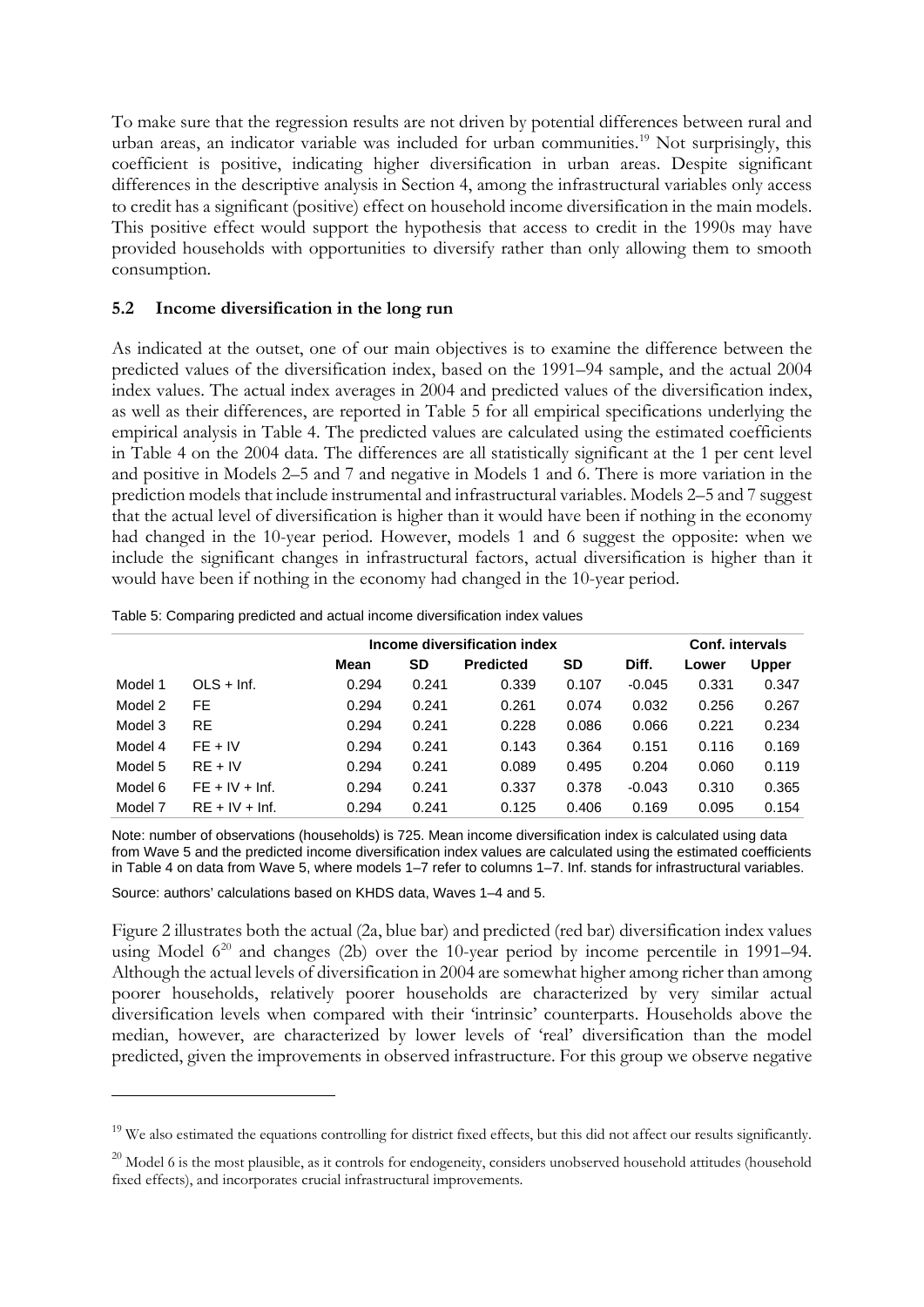values in the actual changes, while the predicted changes are positive. In sum, and keeping in mind that our baseline analysis indicated a diversification pattern consistent with the accumulation hypothesis, we observe very similar levels of both 'real' and 'intrinsic' livelihood diversification among poorer households, while we observe a failure to fulfil the 'intrinsic' potential in diversification among richer households.









Source: authors' illustrations based on KHDS data, Waves 1–4 and 5.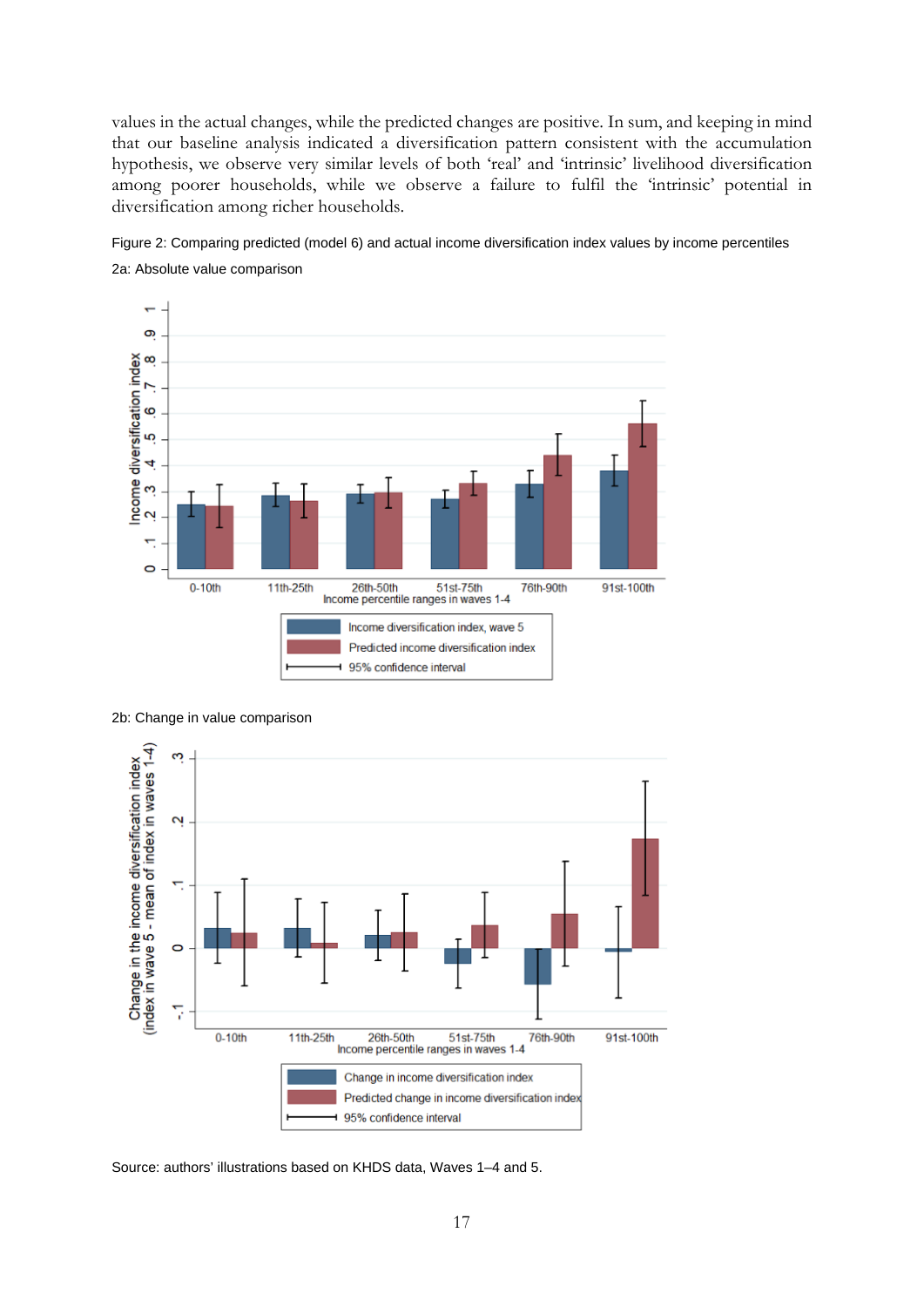We continue this sub-section by describing diversification patterns over time and income group to understand developments in the long run. Then we describe how improved access to infrastructure correlates with household income diversification, number of income sources used, and household income. Last, we show whether the household decision to diversify, measured by entering different income-generating activities, is related to either survival or accumulation motives.

Figures 3a and 3b show diversification patterns over time and income group and across rural and urban areas. The figures show that inequality in diversification across the income distribution has increased. Simultaneously, however, the diversification patterns in rural areas have become more similar to those in urban areas. In general, the agricultural income share (blue) has decreased over time, while off-farm employment and self-employment have increased. In the 1990s, higherincome households in urban areas engaged considerably more in private non-farm businesses (green) and non-farm employment (yellow) than rural households or lower percentiles in urban areas. In 2004, in both urban and rural areas, the better-off half and the poorest  $10<sup>th</sup>$  percentile were further diversifying into private non-farm businesses (green). The increase in this respect is noteworthy among the top and bottom percentiles: income share coming from private businesses (green) more than doubled in a decade for the top  $10<sup>th</sup>$  percentile (for rural areas the growth was 32 percentage points (from 21 per cent to 53 per cent) compared with a 16 percentage point increase in urban areas (from 23 per cent to 39 per cent)), while for the bottom percentile it quadrupled (for rural areas the share grew from 2 per cent to 10 per cent and for urban areas from 7 per cent to 25 per cent).



Figure 3: Income shares by income percentile ranges and urban/rural classification 3a: Waves 1–4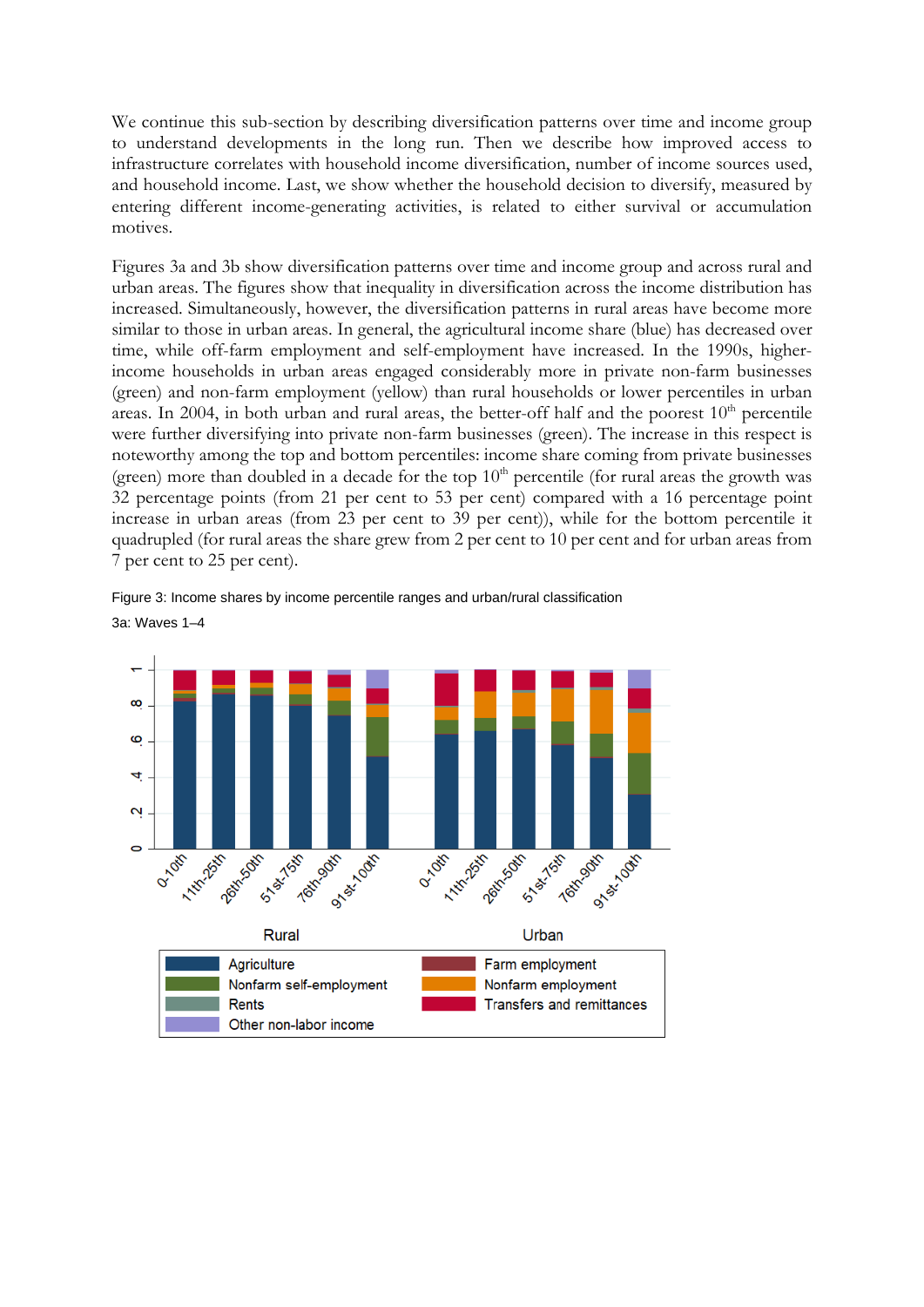3b: Wave 5



Source: authors' illustrations based on KHDS data.

Second, from a policy perspective it is most interesting to consider the factors over which the government has control. In Table 6 we explore how a positive change in access to key infrastructural factors correlates with diversification, number of income sources, and household income in Wave 5. The results are reported for the sample as a whole and separately for poorer households (those that had income levels below the median in the 1990s panel) to understand better the effects on the poor. For both samples, we find a positive and significant correlation between levels of diversification and gaining access to public transport and a daily market, and a negative significant correlation between diversification and gaining access to credit, and secondary school. Access to public transport and a daily market may have facilitated diversification into offfarm employment or self-employment. The negative relationship observed for the pooled sample between income diversification and improved access to credit facilities can be interpreted as evidence of credit being a factor that enables households to smooth consumption inter-temporally, rather than helping them diversify their income portfolios. A possible explanation for the negative correlation between access to secondary school and income diversification (columns 1 and 4) is that the school reform in Tanzania that happened just a few years before Wave 5 may have decreased household child labour and the number of available income sources (columns 2 and 5). Based on these results, infrastructural development appears to have had some effect on household income diversification strategies in the Kagera region over the survey period.

Last, regarding correlations with income, there is a significant positive relationship with improved access to electricity, post and telecommunication, public transport, and health facility. This correlation suggests that the income-generating abilities of the surveyed households improved simultaneously with the introduction of this infrastructure.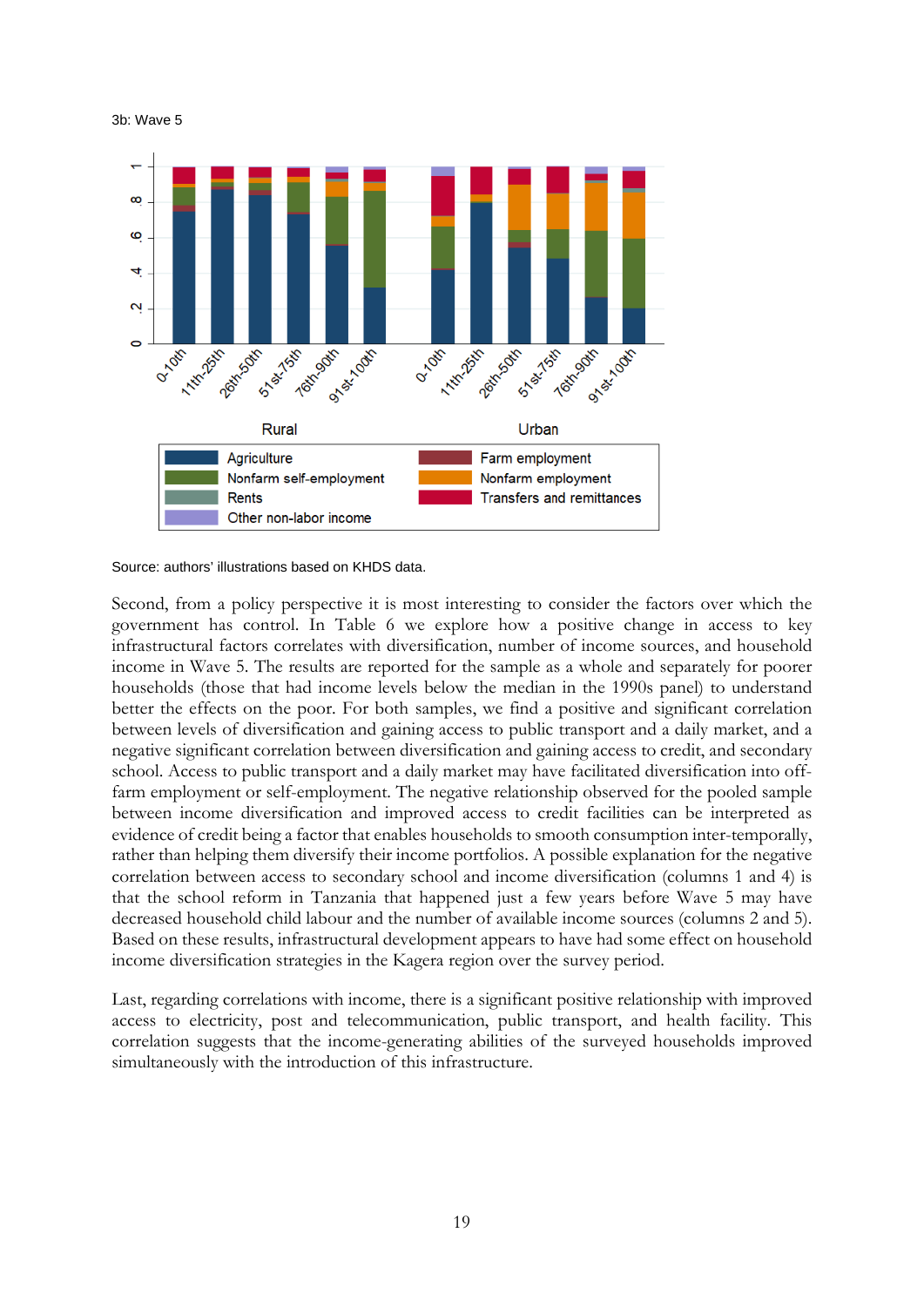Table 6: Correlations between household diversification measures and income and positive change in infrastructural factors

|                         |                                           | Pooled sample               |                                             | Poor households<br>(income < median)      |                             |                                             |  |
|-------------------------|-------------------------------------------|-----------------------------|---------------------------------------------|-------------------------------------------|-----------------------------|---------------------------------------------|--|
|                         | <b>Income</b><br>diversification<br>index | No. of<br>income<br>sources | Log of<br>household<br>income<br><b>PAE</b> | <b>Income</b><br>diversification<br>index | No. of<br>income<br>sources | Log of<br>household<br>income<br><b>PAE</b> |  |
|                         | (1)                                       | (2)                         | (3)                                         | (4)                                       | (5)                         | (6)                                         |  |
| <b>Gained access to</b> |                                           |                             |                                             |                                           |                             |                                             |  |
| Credit                  | $-0.051**$                                | $-0.063$                    | 0.106                                       | $-0.011$                                  | 0.042                       | $-0.014$                                    |  |
|                         | (0.025)                                   | (0.066)                     | (0.187)                                     | (0.041)                                   | (0.107)                     | (0.294)                                     |  |
| Electricity             | 0.005                                     | $-0.004$                    | $-0.134$                                    | 0.014                                     | 0.030                       | $-0.104$                                    |  |
|                         | (0.019)                                   | (0.050)                     | (0.142)                                     | (0.027)                                   | (0.072)                     | (0.198)                                     |  |
| Post and telecom        | 0.002                                     | 0.010                       | 0.079                                       | 0.025                                     | 0.040                       | $-0.153$                                    |  |
|                         | (0.020)                                   | (0.054)                     | (0.151)                                     | (0.031)                                   | (0.080)                     | (0.221)                                     |  |
| Public transport        | $0.064***$                                | $0.172***$                  | $0.277**$                                   | $0.070**$                                 | $0.183**$                   | 0.109                                       |  |
|                         | (0.019)                                   | (0.050)                     | (0.140)                                     | (0.028)                                   | (0.073)                     | (0.201)                                     |  |
| Daily market            | $0.098*$                                  | $0.304**$                   | $-0.109$                                    | 0.072                                     | 0.190                       | $-0.072$                                    |  |
|                         | (0.052)                                   | (0.139)                     | (0.392)                                     | (0.090)                                   | (0.236)                     | (0.651)                                     |  |
| Secondary school        | $-0.053**$                                | $-0.160***$                 | $-0.479***$                                 | $-0.097***$                               | $-0.259***$                 | $-0.284$                                    |  |
|                         | (0.022)                                   | (0.057)                     | (0.161)                                     | (0.033)                                   | (0.087)                     | (0.241)                                     |  |
| Health facility         | $-0.010$                                  | $-0.009$                    | 0.094                                       | $-0.005$                                  | 0.025                       | 0.078                                       |  |
|                         | (0.018)                                   | (0.049)                     | (0.137)                                     | (0.027)                                   | (0.070)                     | (0.194)                                     |  |
| <b>Observations</b>     | 725                                       | 725                         | 725                                         | 345                                       | 345                         | 345                                         |  |

Note: columns 1–3 show correlations for the full sample and columns 4–6 for the households below median income in the sample. Standard errors in parentheses. \*\*\* p<0.01, \*\* p<0.05, \* p<0.1.

Source: authors' estimations based on KHDS data.

Third, we consider whether the increase in diversification observed in Figure 3—and particularly entrance into non-agricultural self-employment—among the poorer half of the households was driven by higher return opportunities or out of necessity (pull or push factors). Table 7 presents the results from a difference-in-differences estimation for both the poorer (a) and richer (b) halves, aiming to measure the effect of changes in diversification strategies. For each income activity a dummy variable indicates whether a household entered a new activity that generates income in Wave 5. In other words, the dummy is equal to 1 if in Waves 1–4 a household had on average no or less than 10 per cent of its income from a given source and in Wave 5 more than 10 per cent of its income from this source, and 0 otherwise. While this 'treatment' is endogenous, we do not claim causal inference but instead interpret the estimates as indications of a positive or negative relationship between entering different income activities and household income.

The first row in both tables shows that there is a significant negative time effect in all regressions, indicating that real incomes were lower in 2004 than in the 1990s. The second row indicates the selection bias, that is the income difference of households choosing to enter the various income activities. In Table 7a, column (2) the selection bias is significant and negative. This estimate indicates that households that entered non-agricultural employment were on average poorer than those that did not; whereas, among the wealthier half (Table 7b), columns (3) and (6) have a positive significant estimate: households entering farming and other non-labour income were on average richer than those that did not enter these activities. The third row is the difference-indifferences estimate. This estimate is negative and significant in Table 7a for columns (1) and (4), indicating that households that entered agricultural employment or started receiving transfers or remittances had on average lower income in Wave 5 than other households among the population below the median income.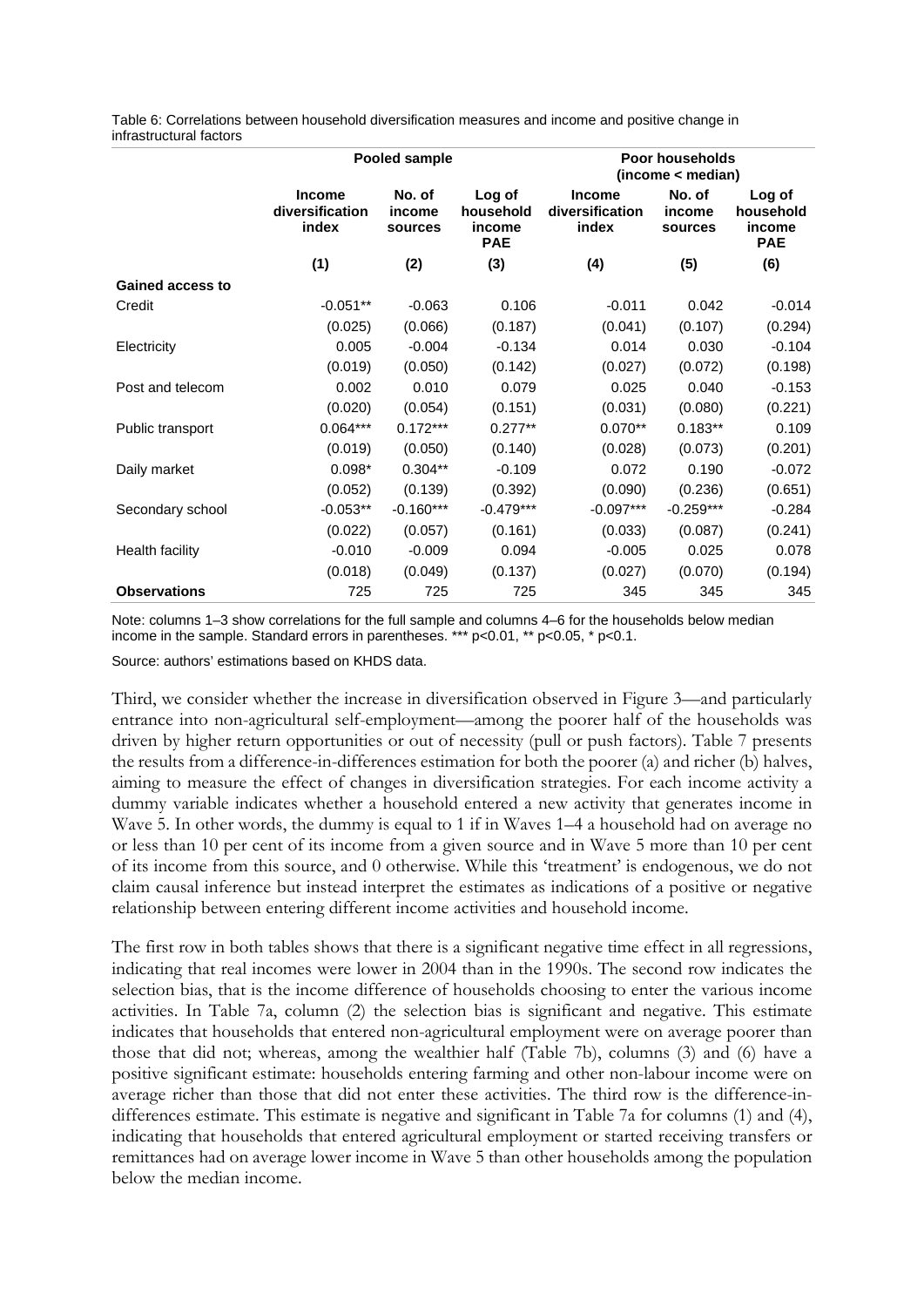|                                            | (1)                                   | (2)                                        | (3)                                              | (4)                                                      | (5)                                             |
|--------------------------------------------|---------------------------------------|--------------------------------------------|--------------------------------------------------|----------------------------------------------------------|-------------------------------------------------|
| Wave 5                                     | $-0.379***$                           | $-0.424***$                                | $-0.503***$                                      | $-0.374***$                                              | $-0.415***$                                     |
|                                            | (0.058)                               | (0.058)                                    | (0.061)                                          | (0.058)                                                  | (0.057)                                         |
| Enter                                      | $-0.110$                              | $-0.119$                                   | $-0.012$                                         | 0.118                                                    | 0.247                                           |
|                                            | (0.137)                               | (0.102)                                    | (0.067)                                          | (0.106)                                                  | (0.262)                                         |
| Wave 5 * Enter                             | $-0.594**$                            | 0.328                                      | $0.590***$                                       | $-0.510**$                                               | 1.155**                                         |
|                                            | (0.288)                               | (0.221)                                    | (0.145)                                          | (0.227)                                                  | (0.536)                                         |
| <b>Observations</b>                        | 2,009                                 | 2,009                                      | 2,009                                            | 2,009                                                    | 2,009                                           |
| Controls                                   | Yes                                   | Yes                                        | Yes                                              | Yes                                                      | Yes                                             |
| R-squared                                  | 0.075                                 | 0.072                                      | 0.080                                            | 0.073                                                    | 0.075                                           |
| $Enter =$                                  | Entered<br>agricultural<br>employment | Entered non-<br>agricultural<br>employment | Entered non-<br>agricultural self-<br>employment | Started receiving<br>transfers and<br>remittances income | Started receiving<br>other non-labour<br>income |
| % share entering new<br>activity (Enter=1) | 3.27                                  | 5.62                                       | 14.4                                             | 5.18                                                     | 0.83                                            |

Table 7a: Impact of households with below median incomes changing their diversification strategies from 1990s to 2004 on their PAE income using DID.

Note: outcome variable: Log of household income PAE. Changes to diversification in activities where there were less than 15 observations (rents and agriculture) are not significant and not presented. Standard errors in parentheses. \*\*\* p<0.01, \*\* p<0.05, \* p<0.1.

Source: authors' calculations using DID regression based on KHDS data, Waves 1–5.

Table 7b: Impact of households with above median incomes changing their diversification strategies from 1990s to 2004 on their PAE income using DID.

|                     | (1)                                   | (2)                                        | (3)                                         | (4)                                                 | (5)                                                            | (6)                                                    |
|---------------------|---------------------------------------|--------------------------------------------|---------------------------------------------|-----------------------------------------------------|----------------------------------------------------------------|--------------------------------------------------------|
| Wave 5              | $-0.776***$                           | $-0.812***$                                | $-0.776***$                                 | $-0.887***$                                         | $-0.779***$                                                    | $-0.790***$                                            |
|                     | (0.060)                               | (0.061)                                    | (0.060)                                     | (0.063)                                             | (0.062)                                                        | (0.060)                                                |
| <b>Enter</b>        | $-0.185$                              | 0.087                                      | $-0.124$                                    | $-0.014$                                            | 0.070                                                          | 0.257                                                  |
|                     | (0.200)                               | (0.132)                                    | (0.292)                                     | (0.081)                                             | (0.103)                                                        | (0.201)                                                |
| Wave 5 * Enter      | $-0.425$                              | $0.577**$                                  | $-0.878$                                    | $0.843***$                                          | $-0.086$                                                       | 0.227                                                  |
|                     | (0.443)                               | (0.285)                                    | (0.622)                                     | (0.178)                                             | (0.221)                                                        | (0.416)                                                |
| <b>Observations</b> | 1,986                                 | 1.986                                      | 1.986                                       | 1,986                                               | 1,986                                                          | 1,986                                                  |
| R-squared           | 0.169                                 | 0.170                                      | 0.169                                       | 0.179                                               | 0.167                                                          | 0.169                                                  |
| $Enter =$           | Entered<br>agricultural<br>employment | Entered non-<br>agricultural<br>employment | Entered<br>agricultural self-<br>employment | Entered non-<br>agricultural<br>self-<br>employment | Started<br>receiving<br>transfers and<br>remittances<br>income | Started<br>receiving<br>other non-<br>labour<br>income |
| Share entering      | 1.50                                  | 3.59                                       | 0.85                                        | 10.0                                                | 6.08                                                           | 1.74                                                   |

Note: outcome variable: log of household income PAE. Standard errors in parentheses. \*\*\* p<0.01, \*\* p<0.05,  $*$  p<0.1.

Source: authors' calculations using DID regression based on KHDS data, Waves 1–5.

For the other income-generating activities, there are positive effects, but they are only significant in columns (3) and (5), meaning that households that entered non-agricultural self-employment (private businesses) or received non-labour income such as a pension, inheritance, or marriage payments were on average better off in Wave 5 than other households. For the wealthier half in Table 7b, columns (2) and (4) give a positive significant estimate, suggesting that households entering non-agricultural employment and starting a private business outside agriculture were on average better off than others.

Hence, it seems that for households that diversified their income source portfolio over time, there were two types of trajectory. There were those who were most likely pushed into employment or had to rely on transfers from migrated family members. These households did not experience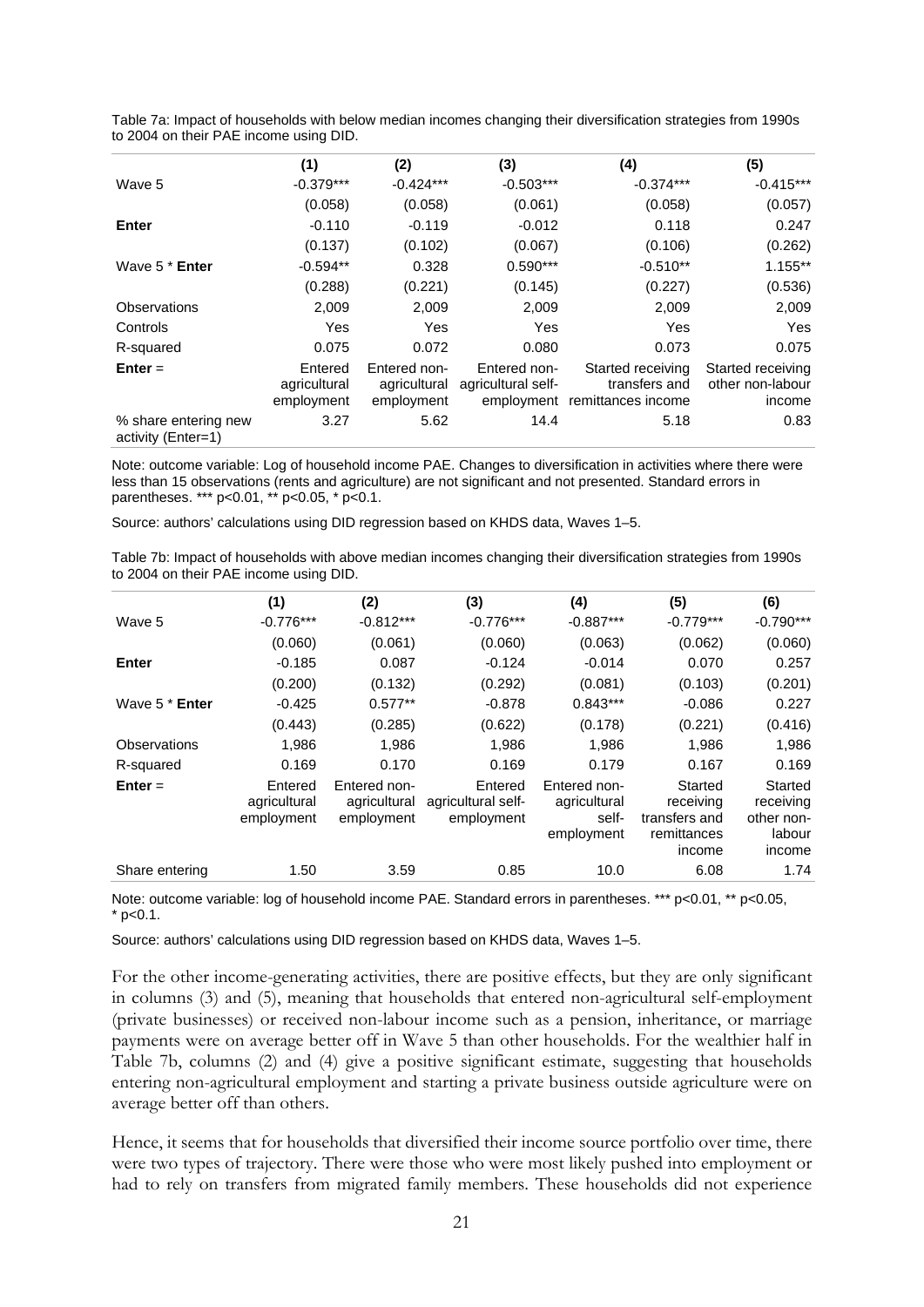income improvements over time from diversifying their portfolio on average. The other trajectory resulted (on average) in success stories among those who managed to enter non-farm selfemployment (among both the richer and poorer halves) or start new enterprises outside agriculture (among the richer half).

# **6 Conclusion**

Most rural households in developing countries, and especially in Sub-Saharan Africa, have highly diversified portfolios. While several studies have examined the determinants of household income diversification in developing economies, the causes of household income diversification remain unclear. In particular, it remains an empirical issue whether household income diversification is a consequence of 'push' or 'pull' factors. In this paper, we first examined the determinants of income diversification for a panel of rural households in Tanzania for the period 1991–94. We then described diversification patterns in the long run and showed how improved access to certain infrastructure is linked with more income diversification and higher incomes. Then we studied the diversification push and pull factors using a difference-in-differences analysis.

One of our core findings is that that the diversification behaviour of households in rural Tanzania is on average driven by accumulation motives rather than by survival concerns. In other words, richer households are in a better position to diversify their incomes than relatively poor households. Although the greater income diversification capacity of relatively richer households observed in the 1990s persists in 2004, there are also positive impacts among poorer households. We find that poorer households are motivated to diversify by both push and pull factors, where entrance into off-farm self-employment has a strong positive impact on household income, but entrance into employment or dependence on transfers and remittances is negatively correlated with household income.

We further find that gaining access to infrastructure such as public transport is positively correlated with income diversification. Infrastructural improvements that increase access to electricity, post and telecommunications, public transport, and health facilities are positively correlated with income, suggesting that the income-generating abilities of the surveyed households improved simultaneously with the introduction of the infrastructural improvements.

Our results call into question the pessimistic view of rural Africa that has shaped the academic discourse and policy discussions on household income diversification for many decades (for example, see Bryceson 2005). In contrast to the widely held belief that household income diversification is a symptom of African depeasantization and of a failing agricultural sector, our paper suggests that household income diversification may well be a choice, and not a necessity, as both poorer and richer rural households use the capital that they have generated from agriculture to move into profitable non-agricultural activities. However, our study also suggests that asset and poverty traps may develop among those rural households that are not able to make the transition into such activities. In this case, specific policy measures may be needed to allow rural poor households to generate agricultural income and make the transition to diversified portfolios, including public investment in infrastructure and easier access to rural financial institutions and rural markets.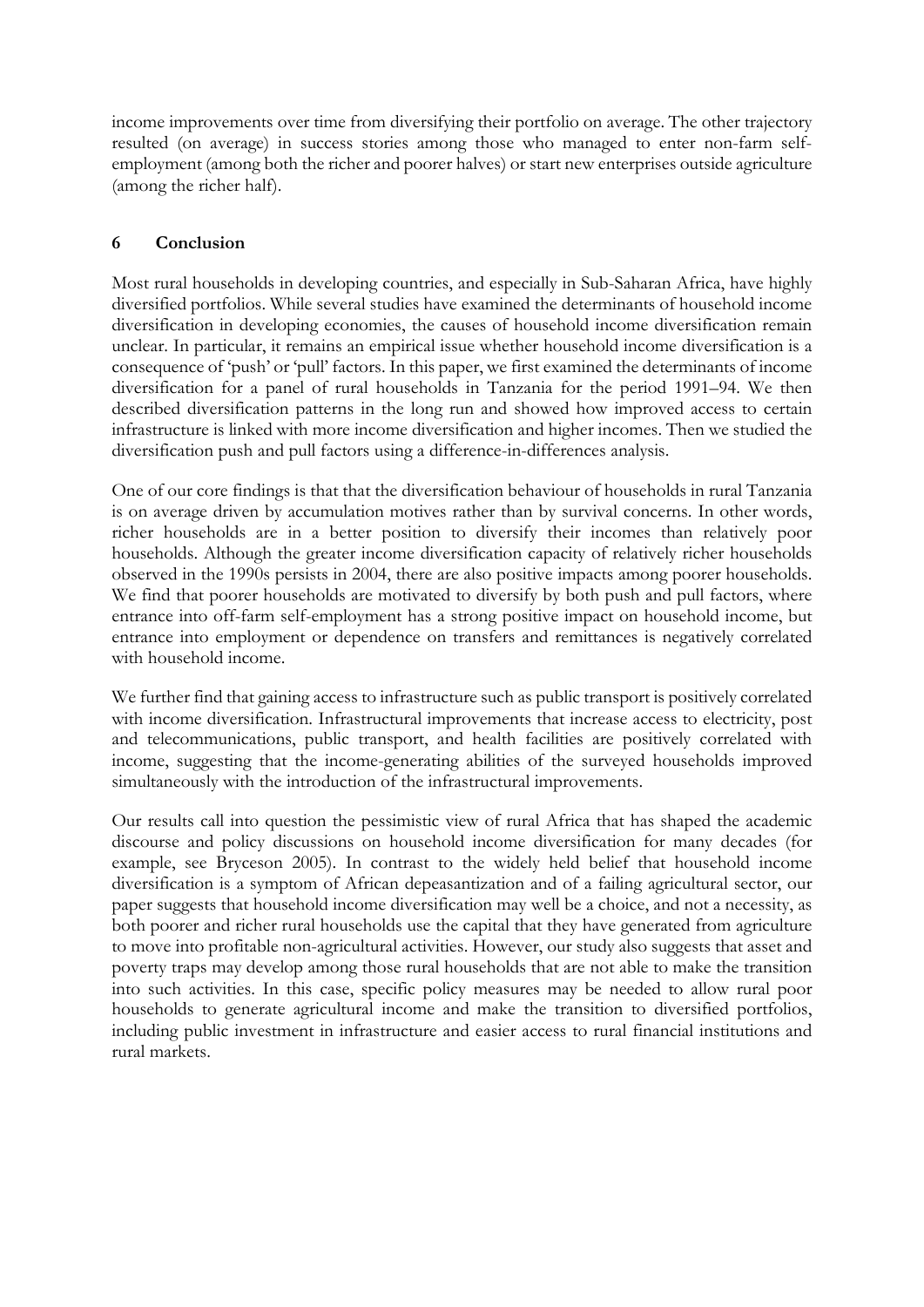#### **References**

- Abdulai, A., and A. CroleRees (2001). 'Determinants of Income Diversification Amongst Rural Households in Southern Mali'. *Food Policy*, 26: 437–52. [https://doi.org/10.1016/S0306-9192\(01\)00013-6](https://doi.org/10.1016/S0306-9192(01)00013-6)
- Alderman, H., and C. Paxson (1992). 'Do the Poor Insure? A Synthesis of the Literature on Risk and Consumption in Developing Countries'. Working Paper WPS 1008. Washington DC: The World Bank, Agricultural and Rural Development Department.
- Anderson, E., and P. Deshingkar (2005). 'Livelihood Diversification in Rural Andhra Pradesh, India'. In F. Ellis and H.A. Freeman (eds), *Rural Livelihoods and Poverty Reduction Policies*, pp. 55–74. London: Routledge.
- Attanasio, O., and S. Krutikova (2020). 'Consumption Insurance in Networks with Asymmetric Information: Evidence from Tanzania'. *Journal of the European Economic Association*, 18(4): 1589–618. <https://doi.org/10.1093/jeea/jvaa030>
- Banerjee, A.V., and E. Duflo (2007). 'The Economic Lives of the Poor'. *Journal of Economic Perspectives*, 21(1): 141–68.<https://doi.org/10.1257/jep.21.1.141>
- Barrett, C.B., and T. Reardon (2000). 'Asset, Activity, and Income Diversification among African Agriculturalists: Some Practical Issues'. Working Paper 14734. Ithaca, NY: Cornell University, Department of Applied Economics and Management.<https://doi.org/10.2139/ssrn.257344>
- Barrett, C.B., and B.M. Swallow (2005). 'Dynamic Poverty Traps and Rural Livelihoods'. In F. Ellis and H.A. Freeman (eds), *Rural Livelihoods and Poverty Reduction Policies*, pp. 16–28. London: Routledge.
- Barrett, C.B., T. Reardon, and P. Webb (2001a). 'Nonfarm Income Diversification and Household Livelihood Strategies in Rural Africa: Concepts, Dynamics and Policy Implications'. *Food Policy*, 26: 315–31. [https://doi.org/10.1016/S0306-9192\(01\)00014-8](https://doi.org/10.1016/S0306-9192(01)00014-8)
- Barrett, C.B., M. Bezuneh, and A. Aboud (2001b). 'Income Diversification, Poverty Traps and Policy Shocks in Côte d'Ivoire and Kenya'. *Food Policy*, 26(4): 367–84. [https://doi.org/10.1016/S0306-](https://doi.org/10.1016/S0306-9192(01)00017-3) [9192\(01\)00017-3](https://doi.org/10.1016/S0306-9192(01)00017-3)
- Basu, A., and R. Dimova (2020). 'Household Behavioral Preferences and the Child Labor–Education Trade-off: Framed Field Experimental Evidence from Ethiopia'. IZA DP 13011. Bonn: Institute of Labour Economics.
- Basu, A., R. Dimova, M. Gbakou, and R. Viennet (2020). 'Parental Behavioural Preferences and Educational Progressions of Girls and Boys: Lab-in-the-Field Evidence from Rural Côte d'Ivoire'. Mimeo. Ithaca, NY: Cornell University; Manchester: Manchester University.
- Beegle, K., J. De Weerdt, and S. Dercon (2011). 'Migration and Economic Mobility in Tanzania: Evidence from a Tracking Survey'. *Review of Economics and Statistics*, 93(3): 1010–33. [https://doi.org/10.1162/REST\\_a\\_00105](https://doi.org/10.1162/REST_a_00105)
- Besley, T. (1995). 'Savings, Credit and Insurance'. In J. Behrman and T.N. Srinivasan (eds), *Handbook of Development Economics*. Amsterdam: Elsevier Science. [https://doi.org/10.1016/S1573-4471\(05\)80008-](https://doi.org/10.1016/S1573-4471(05)80008-7) [7](https://doi.org/10.1016/S1573-4471(05)80008-7)
- Binswanger, H., and M. Rosenzweig (1993). 'Wealth, Weather Risk and the Composition and Profitability of Agricultural Investments'. *The Economic Journal*, 103: 56–78.<https://doi.org/10.2307/2234337>
- Block, S., and P. Webb (2001). 'The Dynamics of Livelihood Diversification in Post-Famine Ethiopia'. *Food Policy*, 26: 333–50. [https://doi.org/10.1016/S0306-9192\(01\)00015-X](https://doi.org/10.1016/S0306-9192(01)00015-X)
- Bryceson, D. (2005). 'Rural Livelihoods and Agrarian Change in Sub-Saharan Africa: Processes and Policies'. In F. Ellis and H.A. Freeman (eds), *Rural Livelihoods and Poverty Reduction Policies*, pp. 48–61. London: Routledge.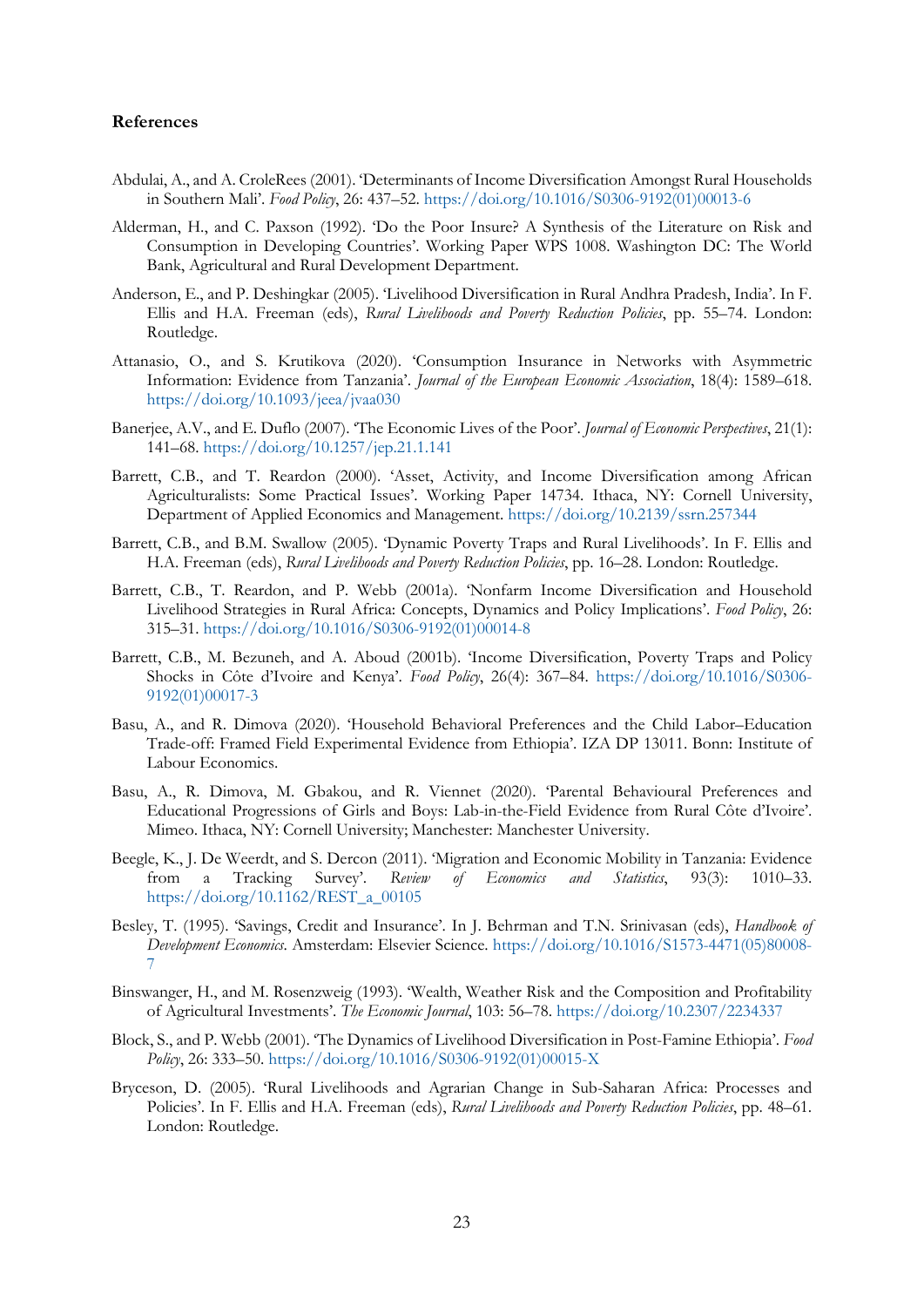- Davis, B., P. Winters, G. Carletto, K. Coarrubias, W. Quinones, A. Zezza, K. Stamoulis, C. Azzarri, and S. DiGiuseppe (2010). 'A Cross-country Comparison of Rural Income-Generating Activities'. *World Development*, 38(1): 48–63[. https://doi.org/10.1016/j.worlddev.2009.01.003](https://doi.org/10.1016/j.worlddev.2009.01.003)
- Deaton, A. (1992). *Understanding Consumption*. Oxford: Clarendon Press. [https://doi.org/10.1093/](https://doi.org/10.1093/0198288247.001.0001) [0198288247.001.0001](https://doi.org/10.1093/0198288247.001.0001)
- de Bont, C., H. Komakech, and G. Veldwisch (2019). 'Neither Modern Nor Traditional: Farmer-led Irrigation Development in Kilimanjaro Region, Tanzania'. *World Development*, 116: 15–27. <https://doi.org/10.1016/j.worlddev.2018.11.018>
- Dedehouanou, S.F.A., and J. McPeak (2020). 'Diversify More or Less? Household Income Generation Strategies and Food Security in Rural Nigeria'. *The Journal of Development Studies*, 56(3): 560–77. <https://doi.org/10.1080/00220388.2019.1585814>
- Dercon, S. (1996). 'Risk, Crop Choice and Savings: Evidence from Tanzania'. *Economic Development and Cultural Change*, 44(3): 484–513. <https://doi.org/10.1086/452229>
- Dercon, S. (1998). 'Wealth, Risk and Activity Choice: Cattle in Western Tanzania'. *Journal of Development Economics*, 55: 1–42. [https://doi.org/10.1016/S0304-3878\(97\)00054-0](https://doi.org/10.1016/S0304-3878(97)00054-0)
- Dercon, S. (2002). 'Income Risk, Coping Strategies and Safety Nets'. *World Bank Research Observer*, 2(17): 141–66.<https://doi.org/10.1093/wbro/17.2.141>
- Dercon, S., and P. Krishnan (1996). 'Income Portfolios in Rural Ethiopia and Tanzania: Choices and Constraints'. *Journal of Development Studies*, 55: 1–42.
- De Weerdt, J. (2010). 'Moving out of Poverty in Tanzania: Evidence from Kagera'. *Journal of Development Studies*, 46(2): 331–49[. https://doi.org/10.1080/00220380902974393](https://doi.org/10.1080/00220380902974393)
- Dimova, R., and K. Sen (2010). 'Is Household Income Diversification a Means of Survival or a Means of Accumulation? Panel Data Evidence from Tanzania'. BWPI Working Paper 122. Manchester: Brooks World Poverty Institute, University of Manchester. Available at: [https://papers.ssrn.com/sol3/papers.cfm?abstract\\_id=1688433](https://papers.ssrn.com/sol3/papers.cfm?abstract_id=1688433) (accessed 21 December 2020).
- Dimova, R., S. Gangopadhyay, K. Michaelowa, and A. Weber (2015). 'Off-Farm Labor Supply and Correlated Shocks. New Theoretical Insights and Evidence from Malawi'. *Economic Development and Cultural Change*, 63(2): 361–91.<https://doi.org/10.1086/679193>
- Djido, A., and B. Shiferaw (2018). 'Patterns of Labor Productivity and Income Diversification: Empirical Evidence from Uganda and Nigeria'. *World Development*, 105: 416–27. [https://doi.org/10.1016/](https://doi.org/10.1016/j.worlddev.2017.12.026) [j.worlddev.2017.12.026](https://doi.org/10.1016/j.worlddev.2017.12.026)
- Dumas, C., and X. Játiva (2020). ['Better Roads, Better Off? Evidence on Improving Roads in Tanzania'.](https://ideas.repec.org/p/fri/fribow/fribow00518.html) [FSES Working Paper](https://ideas.repec.org/s/fri/fribow.html) 518. Faculty of Economics and Social Sciences, University of Freiburg/Fribourg, Switzerland.
- Eakin, H. (2005). 'Institutional Change, Climate Risk and Rural Vulnerability: Cases from Central Mexico'. *World Development*, 33(11): 1923–38.<https://doi.org/10.1016/j.worlddev.2005.06.005>
- Ellis, F. (1998). 'Household Strategies and Rural Livelihood Diversification'. *Journal of Development Studies*, 35(1): 1–38.<https://doi.org/10.1080/00220389808422553>
- Ellis, F. (2000a). 'The Determinants of Rural Livelihood Diversification in Developing Countries'. *Journal of Agricultural Economics*, 51(2): 289–302.<https://doi.org/10.1111/j.1477-9552.2000.tb01229.x>
- Ellis, F. (2000b). *Mixing It: Rural Livelihoods and Diversity in Developing Countries*. Oxford: Oxford University Press.
- Johny, J., B. Wichmann, and B. Swallow (2017). 'Characterizing Social Networks and Their Effects on Income Diversification in Rural Kerala, India'. *World Development*, 94: 375–92. [https://doi.org/](https://doi.org/10.1016/j.worlddev.2017.02.002) [10.1016/j.worlddev.2017.02.002](https://doi.org/10.1016/j.worlddev.2017.02.002)
- Joshy, P., A. Gulati, P. Birthal, and L. Tewari. (2004). 'Agriculture Diversification in South Asia: Patterns, Determinants and Policy Implications'. *Economic and Political Weekly*, 39(24): 2457–67.